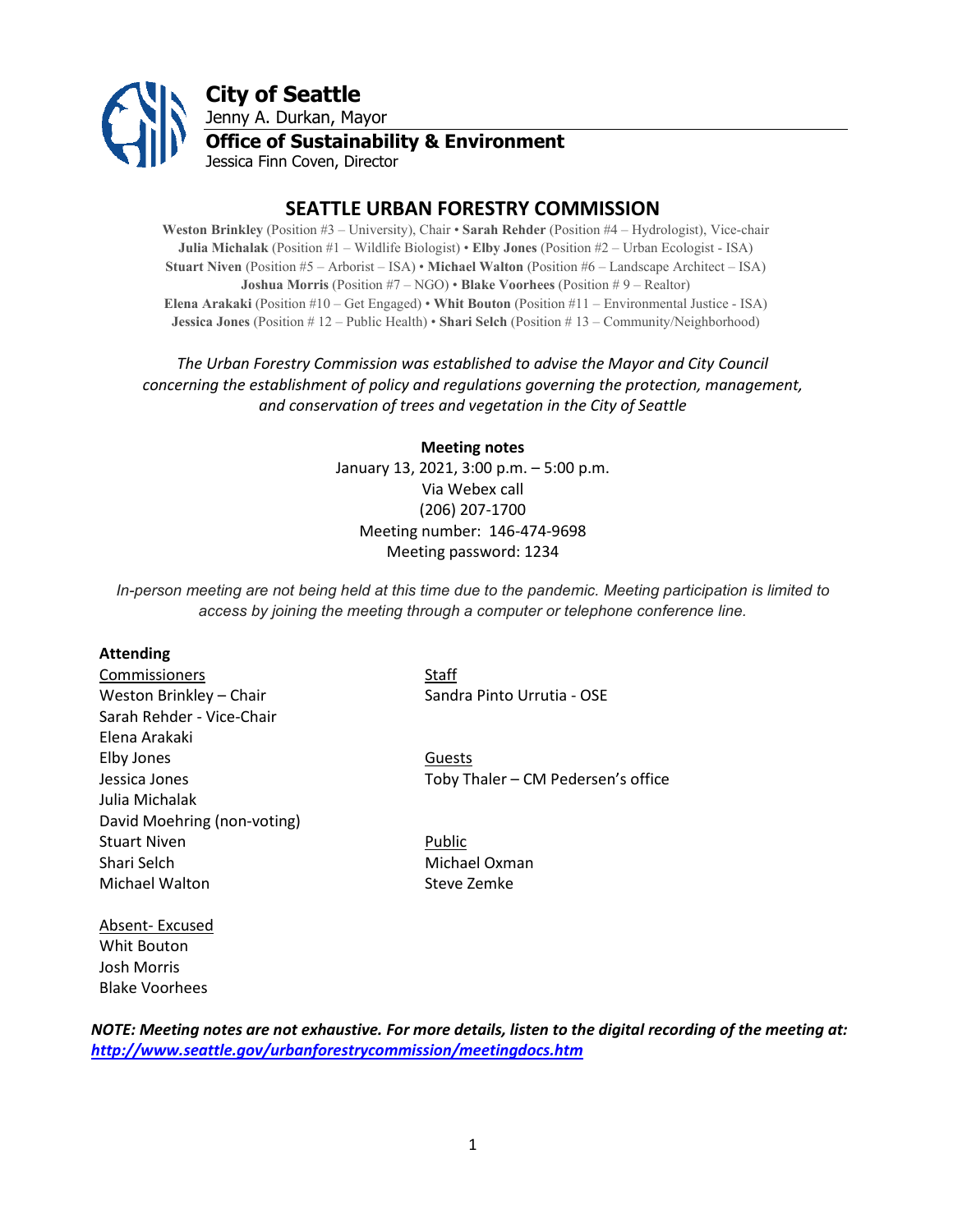**Call to order:** Weston called the meeting to order and made the UFC land acknowledgement. David Moehring, who is in the process of Council confirmation for Position #8 (Development representative) is joining the meeting. David introduced himself.

# **Public comment:**

Steve Zemke – Wanted to make a suggestion for participants to use their camera function during meetings. He wanted to share with the UFC that the Edmonds Planning Commission is moving forward a draft ordinance to their City Council tonight. He also wants to encourage the UFC to be involved in the State's legislative session, which has three bills relevant to Seattle:

- HB 1099 about climate resilience to update the Growth Management Act to include an element on resiliency. He would like to see the language "urban and community forestry" into it. The environment element is still optional only mentions forestry, which is different from urban trees.
- Bill from last year from Evergreen Communities looking at funding in the Governor's budget in Department of Natural Resources to help communities develop urban forest management plans and ordinances. This might include funding for Seattle's next Lidar study.
- HB 1114 Utilities to help mitigate heat island effect by promoting tree planting.

**SPR thank you letter – initial discussion and possible vote.** Commissioners discussed and amended the draft letter.

**ACTION: A motion to approve the thank you letter to SPR as amended was made, seconded, and approved.** 

**Draft 2020 annual report –discussion continues and possible vote:** Commissioners discussed and adopted changed made to the annual report text. Sandra will produce the formal version for review.

**ACTION: A motion to approve the 2020 annual report text as amended was made, seconded, and approved.** 

# **Racial equity and UFC work**

- **UFC Coordinator protocols – revised for discussion:** Commissioners discussed the revised document and voted to adopt and include as an appendix to the Commission's bylaws (to be discussed at the next meeting).

**ACTION: A motion to approve the UFC coordinator protocols as amended was made, seconded, and approved.** 

- **Protocols for letter writing and briefings – revised for discussion:** Commissioners began discussion on the protocols and agreed to include them as an appendix to the bylaws. Discussion will resume at the next meeting.
	- **UFC Bylaws – revised for discussion – moved to next meeting**
	- **Time permitting:** 
		- o UFC membership recruitment practices and barriers
		- o How can UFC apply environmental justice to its work?

**2021 UFC work plan – discussion continues:** Commissioners continued the 2021 workplan discussion. This effort will continue at the next meeting.

**Public comment:** Michael Oxman: Wanted to let the UFC know that a bill on climate change is moving forward in the State legislature. It calls for using white building materials and for utilities to support tree planting as mitigation.

**Adjourn:** Weston adjourned the meeting.

**Public input: (see next page and posted notes)**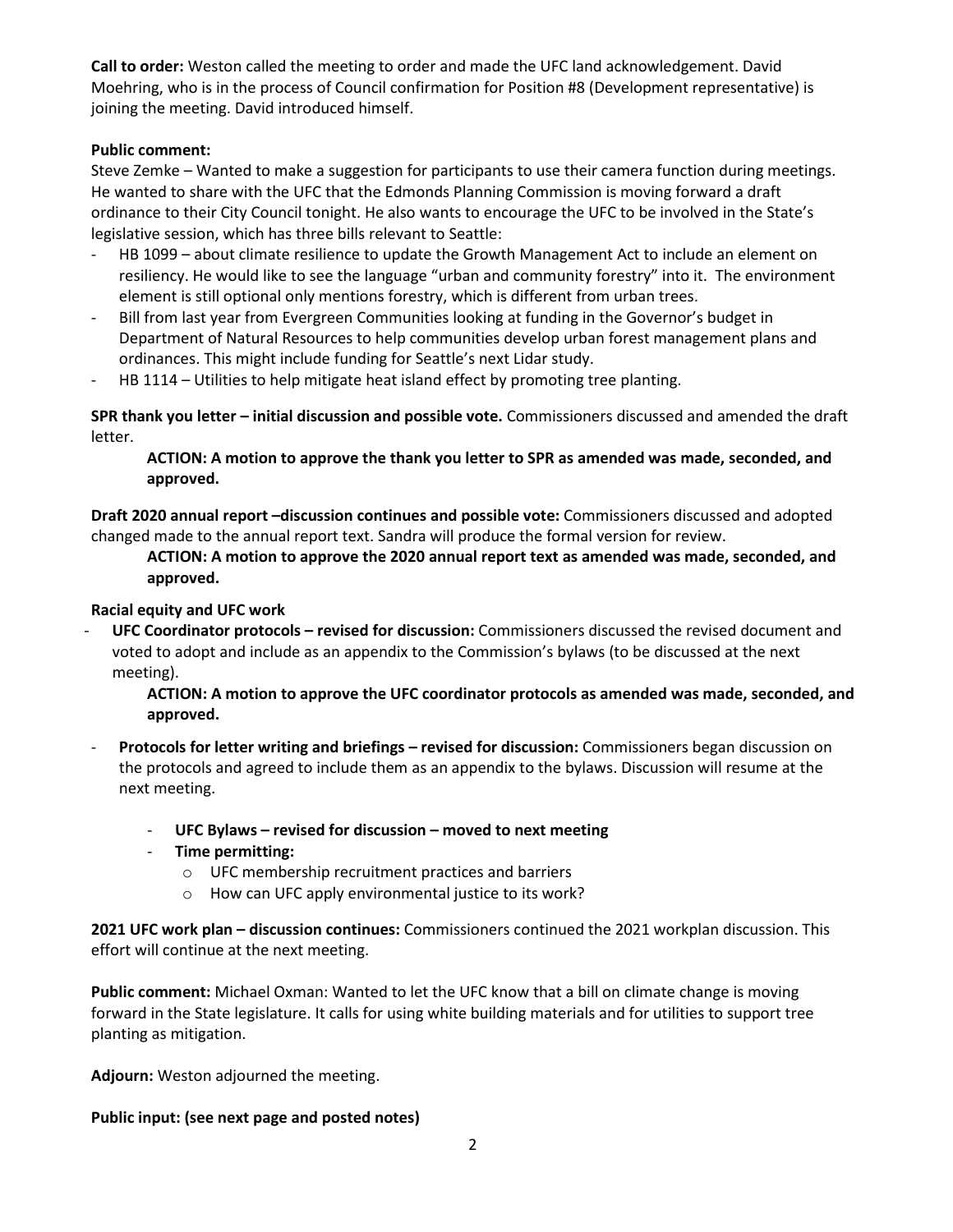**From:** David Peckham <info@email.actionnetwork.org> **Sent:** Friday, January 8, 2021 5:23 PM **To:** Pinto Urrutia, Sandra <Sandra.PintoUrrutia@seattle.gov> **Subject:** Please adopt, with amendments, SDCI's Director's Rule 13-2020

#### **CAUTION: External Email**

Sandra Pinto de Bader,

Please adopt, with the amendments recommended by the Seattle Urban Forestry Commission, SDCI's Director's Rule 13-2020 (Designation of Exceptional and Significant Trees, Tree Protection, Retention, and Tree Removal during land division, including tree service provider requirements).

Seattle must move forward now, without the delay urged by some, in adopting this updated Director's Rule with the amendments proposed below. This process of increasing protection for our urban forest was first proposed by the Seattle City Council 11 years ago and is long overdue.

The following updates as proposed in the draft Director's Rule are great steps forward:

• Reducing the upper threshold on exceptional trees to 24 inches in diameter at standard height (DSH) from 30 inches

• Designating trees 6 inches DSH and larger as protected trees, starting in the platting and short platting process

• Requiring Tree Care Providers to register with the City as the Seattle Dept. of

Transportation already requires

• Continuing protection of tree groves as exceptional trees, even if a tree is removed from the grove

• Making clear that all exceptional trees removed during development must be replaced per SMC 25.11.090

• Tightening tree removal requirements for exceptional trees as hazard trees The following changes to the draft Director's Rule are needed:

• Change Subject Title to remove words "land division" and replace with "Development"

• PURPOSE AND BACKGROUND. add "SMC 23 requires that all trees 6 inches DSH and larger must be indicated on all site plans throughout the platting and sub-platting process, and that projects must be designed to maximize the retention of existing trees. This requirement continues throughout any subsequent development on all lots in all zones in the city."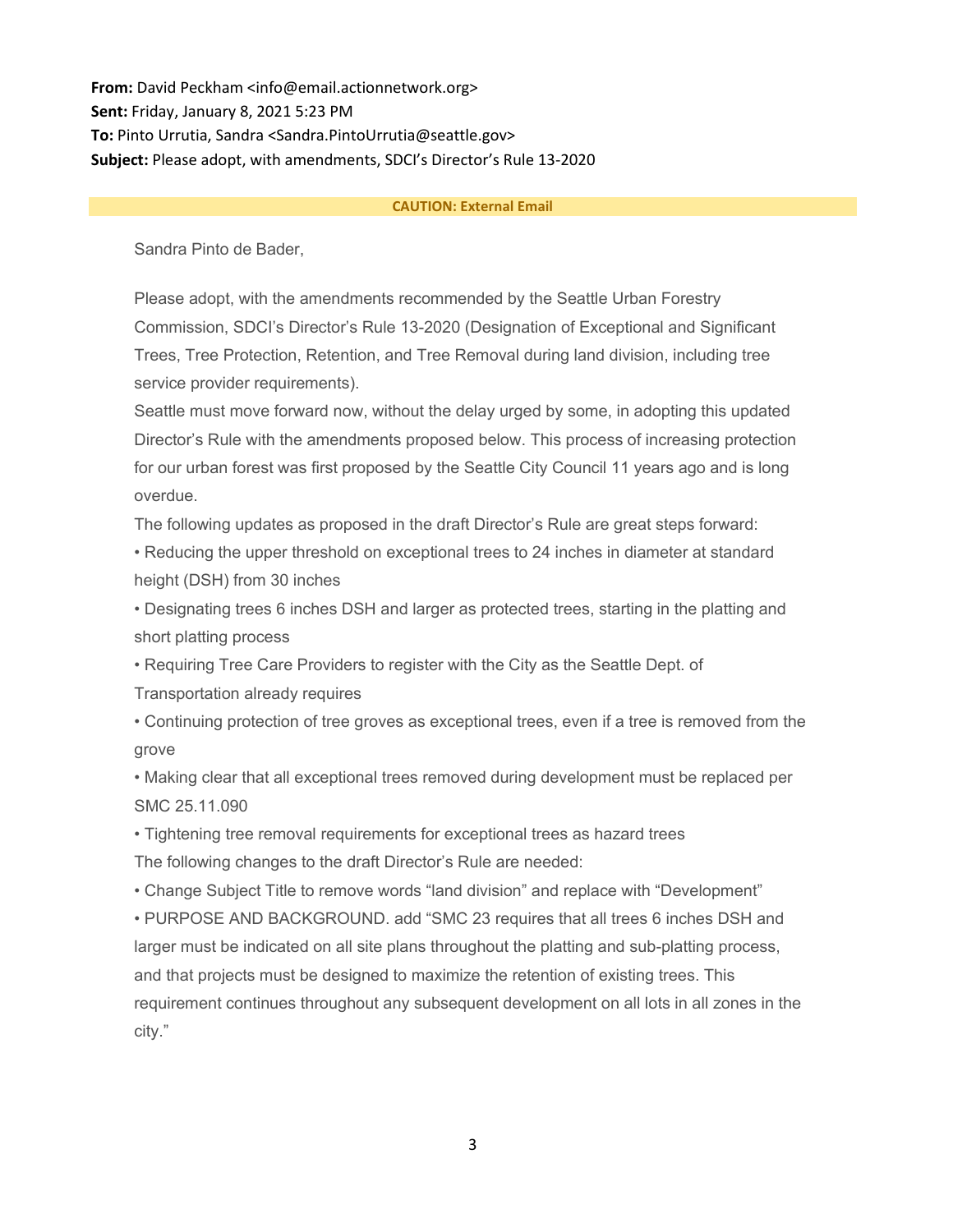• SECTION 1. Reduce the number of trees and sizes required to be a tree grove. Kirkland, Woodinville, and Duvall all define a tree grove as "a group of 3 or more significant trees with overlapping or touching crowns." Include street trees in groves.

• Add "Significant trees may become exceptional as they grow in size. They are future replacements in the urban forest for exceptional trees when they die. Development projects must be designed to maximize the retention of both exceptional and significant trees to maintain a diversity of tree species and ages."

• Add "All replacement trees regardless of size are protected trees and can't be removed."

• SECTION 2. Change the heading to "TREE PROTECTION". Remove references to "Exceptional Trees" only and change to "Trees". e.g., change "Exceptional Tree Protection Areas" to "Tree Protection Areas".

• SECTION 4. Add "The Director shall have the authority to allow replacement trees on both public and private property to meet the goals and objectives of race and social justice under Seattle's Equity and Environment Initiative."

• Under SMC 25.11.090 the Director has the authority to require "one or more trees" to be planted as replacement trees for removed exceptional trees during development. The number of trees required should increase with the size of the tree removed, with a goal to achieve equivalent canopy area and volume in 25 years. Any in-lieu fee must also rise as the size of the removed tree increases. The city can not wait 80 years to replace an 80-year-old western red cedar tree and expect to maintain its canopy goals as large exceptional trees are removed during development.

• SECTION 5. SEPA requirements under SMC 25.05.675 N are for protecting special habitats and need to be considered at the beginning of the development process. The language of this SEPA code section should be included in the Director's Rule to be certain that the code is complied with.

• SECTION 6. SDCI should adopt SDOT's registration process and requirements to assist Tree Care Providers in complying with city code and regulations. Reduce the number of citations that will remove a Tree Care Provider from being registered with the city to no more than 2 per year. Require annual registration same as Seattle business licenses require. Require that Tree Care Provider companies have a WA State contractor's license to ensure they have workers' compensation. Require they have a certificate of insurance that lists the city as an additional insured so the city cannot be sued. Require that all jobs either have a certified arborist on the work site or that they have visited the site and officially sign off on the specific work being done.

4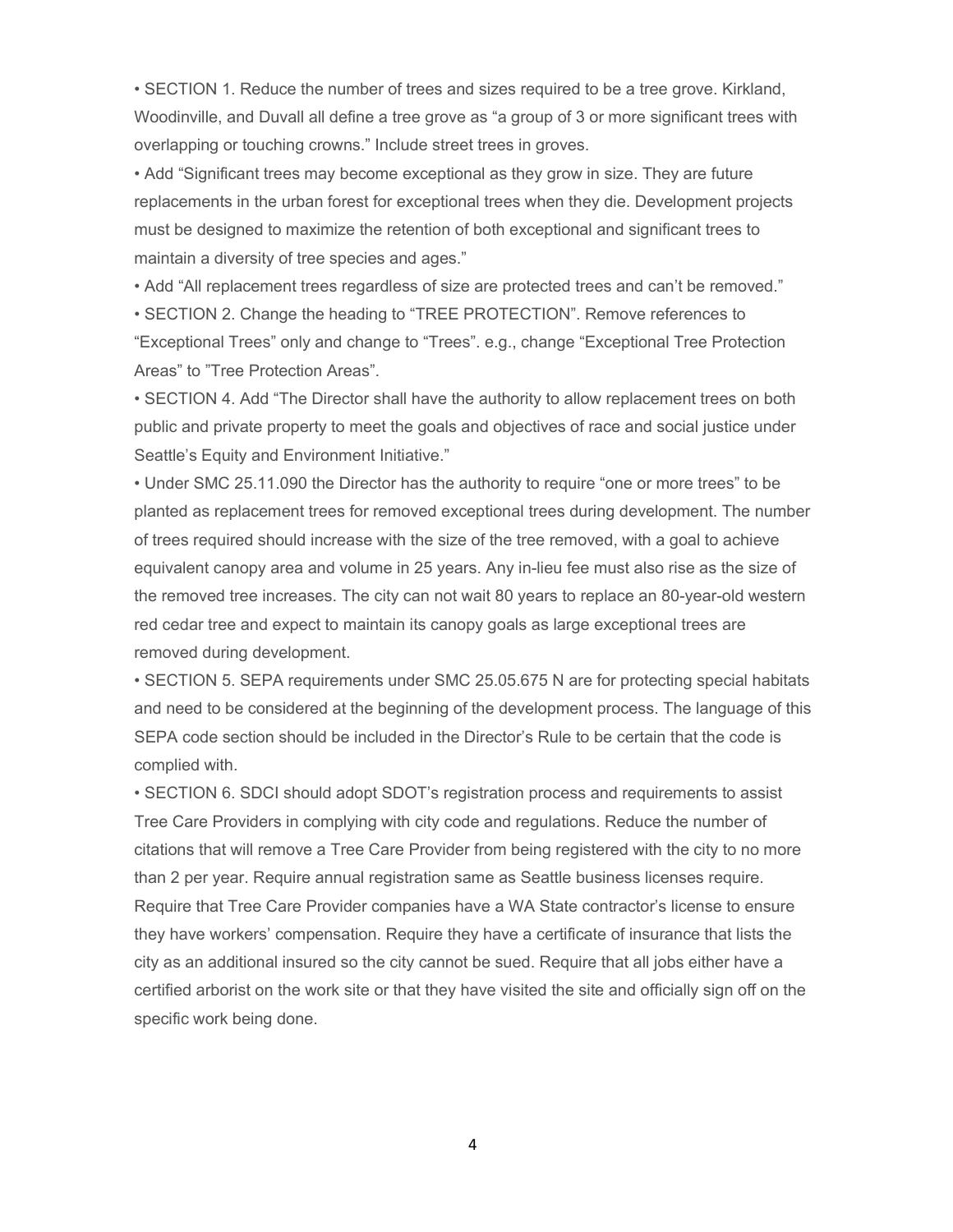Thank you for protecting our urban forest.

David Peckham [roomfullofbud@hotmail.com](mailto:roomfullofbud@hotmail.com) 11100 92ND ST SE TRLR 13 Snohomish, Washington 98290

**From:** David Moehring <dmoehring@consultant.com>

**Sent:** Sunday, January 10, 2021 1:35 PM

**To:** Carlson, Jamie <Jamie.Carlson@seattle.gov>; PRC <PRC@seattle.gov>; DOT\_LA <DOT\_LA@seattle.gov>; Huey, Betty <Betty.Huey@seattle.gov>

**Cc:** Pinto Urrutia, Sandra <Sandra.PintoUrrutia@seattle.gov>; McGarry, Deborah

<Deborah.McGarry@seattle.gov>; Thaler, Toby <Toby.Thaler@seattle.gov>; alex.petersen@seattle.gov; zs.pasztor2011@gmail.com; Juarez, Debora <Debora.Juarez@seattle.gov>

**Subject:** Public meeting needed for 49 trees 11350, 11344 and 11342 23rd Ave NE (3036857 et. Al)

# **CAUTION: External Email**

Dear Seattle authorities having jurisdiction to clear-cutting trees from properties,

Please address with a public meeting 49 trees at risk for new houses at 11340, 11342, 11344 and 11350+ 23rd Ave NE. Included to be removed is an Exceptional **71-inch diameter (DBH) Western Red Cedar** because the arborist stated the tree was in the way of a new access road and the arborist could not find any other way to keep the tree. In a large area of land of nearly 45,000 sq feet, is the City is accepting there is no other way to provide access or to configure the boundaries within?

The Department, the city's arborist, the owner, the owner's architect, and the owner's arborist has not demonstrated what lot boundary configurations along with proposed access would meet the criteria to maximize the retention of existing trees. A public meeting is therefore necessary... some three years after the initial request has been made.

With prior requests from 2017 and 2018, please do not delay any further and provide a virtual public meeting regarding the use of a Lot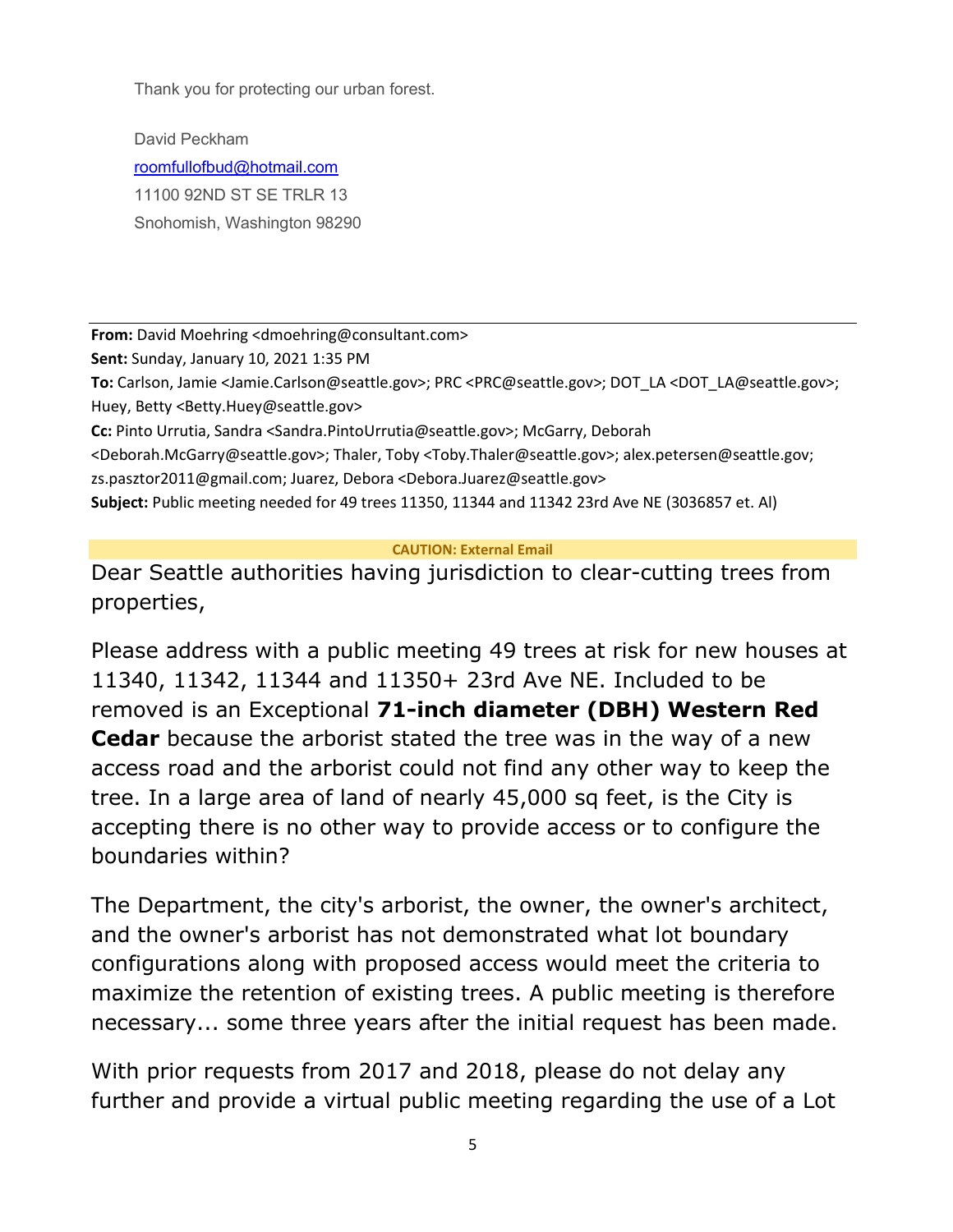Boundary Adjustment converting 5 lots created by short plot #8806691 (March 1990) into 6 lots... and totally ignoring the criteria per SMC 23.24.

At a very minimum, in addition to the public meeting, tree protection and signage including penalties should be set in place around all trees (if any) that are currently assumed to remain through demolition and forthcoming construction permits. An assessment of natural habitats has been offered in public comments. Wildlife habitats are at risk.



Lot Boundary Adjustment risks 49 trees 11350, 11344, 11342, and 11340 23rd Ave NE

| 6808941-<br><u> DM</u>    | Demolish rear existing single family residence,<br>subject to field inspection, STFI., | $ $ Demolition $ 11/4/2020 $ \$0 SEATTLE $ $ |  |  |
|---------------------------|----------------------------------------------------------------------------------------|----------------------------------------------|--|--|
| $ 6777162 -$<br><u>DM</u> | Demolish existing structures, subject to field<br>inspection (STFI).,                  | Demolition 11/2/2020 \$0 SEATTLE             |  |  |

David Moehring TreePAC Board Member [dmoehring@consultant.com](mailto:dmoehring@consultant.com) 312-965-0634

=========================================== December 28, 2020

JULIE LEDOUX SEATTLE PERMITS & PLANNING LLC 21004 44TH DR NE ARLINGTON, WA 98223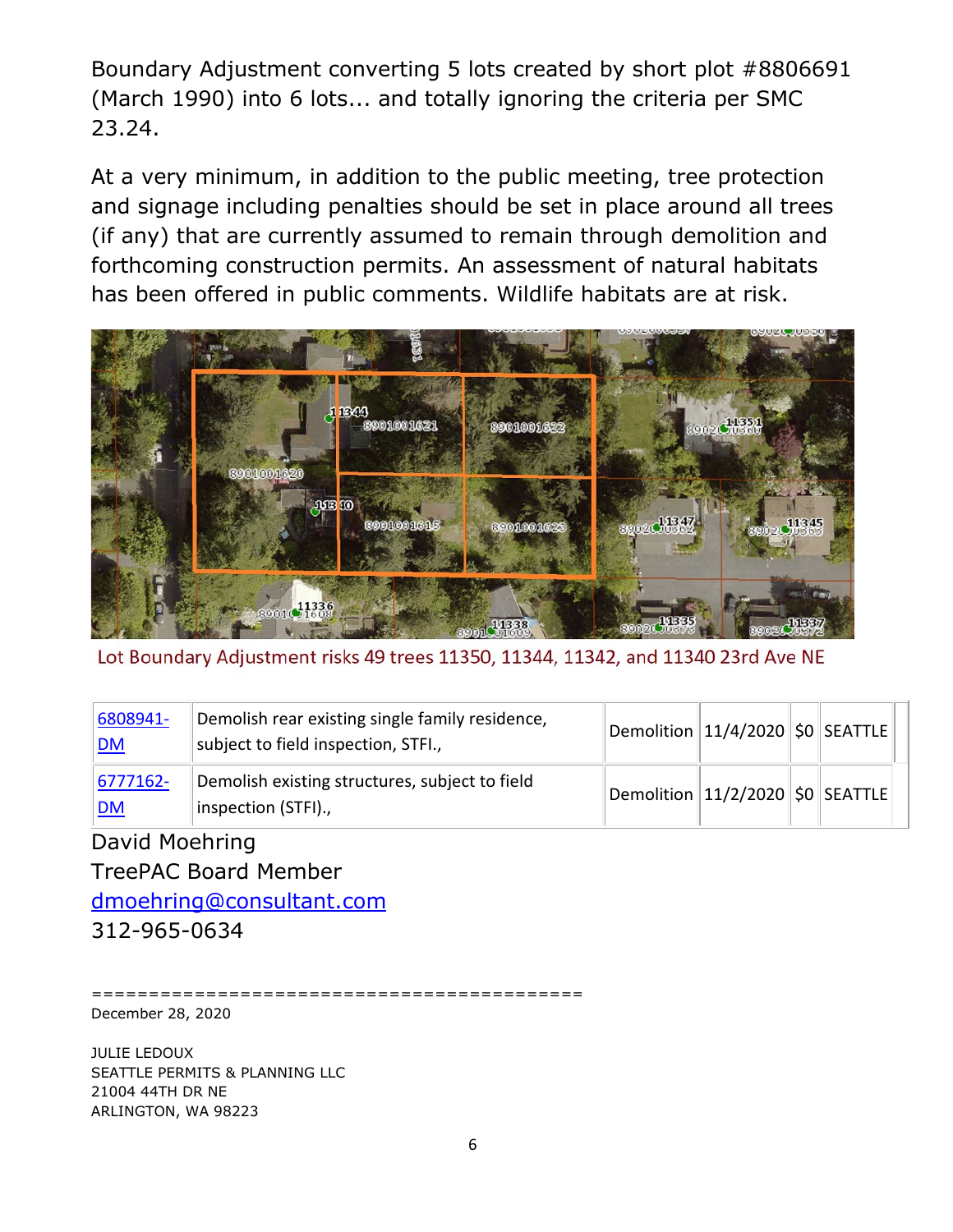#### Re: SDCI #3036857-LU – 11350 23RD AVE NE

Dear JULIE LEDOUX,

Your Lot Boundary Adjustment (LBA) has been examined for consistency with all applicable criteria and is approved. This approval is a final land use decision under the Land Use Petition Act and expires 3 years from the date of this letter. Final LBA recording documents must reflect any issues the Department identified during its review of the application. After submitting the final recording documents to the Department for its review, you will be notified by a Routing Coordinator of any project fees that remain owing and must be paid before the LBA is recorded with King County Recorder.

Instructions are attached for preparing and submitting final recording documents, paying any outstanding project fees, recording the final documents, and securing issuance of your LBA permit. The LBA permit will be issued after the final recording documents have been submitted for Department review, any outstanding project fees have been paid, and the final documents have been recorded.

Thank you, Jamie Carlson Email: [Jamie.Carlson@seattle.gov](mailto:Jamie.Carlson@seattle.gov) Phone: 206-684-8850 Land Use Planner

| <b>Document</b>                            | <b>Size</b> | Date | Record #            | <b>Record Type</b>                               |
|--------------------------------------------|-------------|------|---------------------|--------------------------------------------------|
| <b>Plan Set - Land Use</b>                 | 956 KB      |      | 12/30/20 3036857-LU | Master Use Permit                                |
| <b>LBA Determination Letter</b>            | 139 KB      |      | 12/28/20 3036857-LU | Master Use Permit                                |
| <b>Correction Response Cycle3</b>          | 396 KB      |      |                     | 12/21/20 3036857-LU-003 Upload Documents         |
| <b>Correction Response Cycle3</b>          | 404 KB      |      |                     | 12/21/20 3036857-LU-003 Upload Documents         |
| Plan Set - Land Use Cycle3                 |             |      |                     | 1338 KB 12/21/20 3036857-LU-003 Upload Documents |
| <b>Correction Letter-Land Use-Cycle2</b>   | 360 KB      |      | 11/25/20 3036857-LU | Master Use Permit                                |
| <b>Correction Response Cycle2</b>          | 367 KB      |      |                     | 11/03/20 3036857-LU-002 Upload Documents         |
| <b>Correction Response Cycle2</b>          | 176 KB      |      |                     | 11/03/20 3036857-LU-002 Upload Documents         |
| <b>Correction Response Cycle2</b>          | 196 KB      |      |                     | 11/03/20 3036857-LU-002 Upload Documents         |
| Plan Set - Land Use_Cycle2                 |             |      |                     | 1338 KB 11/03/20 3036857-LU-002 Upload Documents |
| Correction Letter-Addressing-Cycle1 180 KB |             |      | 09/30/20 3036857-LU | Master Use Permit                                |
| <b>Correction Letter-Land Use-Cycle1</b>   | 360 KB      |      | 08/20/20 3036857-LU | Master Use Permit                                |
| <b>Correction Letter-Zoning-Cycle1</b>     | 168 KB      |      | 08/20/20 3036857-LU | Master Use Permit                                |
| <b>Record Snapshot</b>                     | 213 KB      |      | 07/31/20 3036857-LU | Master Use Permit                                |
| <b>Arborist Report</b>                     | 3 MB        |      |                     | 07/29/20 3036857-LU-001 Application Intake       |

# **50+ Public meeting requests from 2017 and 2018:**

[Public Comment: Songer 09/06/2018 4](http://web6.seattle.gov/dpd/edms/GetDocument.aspx?id=4029494)7 KB 09/07/18 [3028516-LU M](https://protect2.fireeye.com/v1/url?k=11563e75-4ecd075b-115616c5-86c89b3c9da5-11155d3d5f5e73af&q=1&e=b2044b8e-9ee1-452d-9150-5f5ca4dc9edf&u=https%3A%2F%2Fcosaccela.seattle.gov%2Fportal%2Fcustomize%2Flinktorecord.aspx%3FaltId%3D3028516-LU)aster Use Permit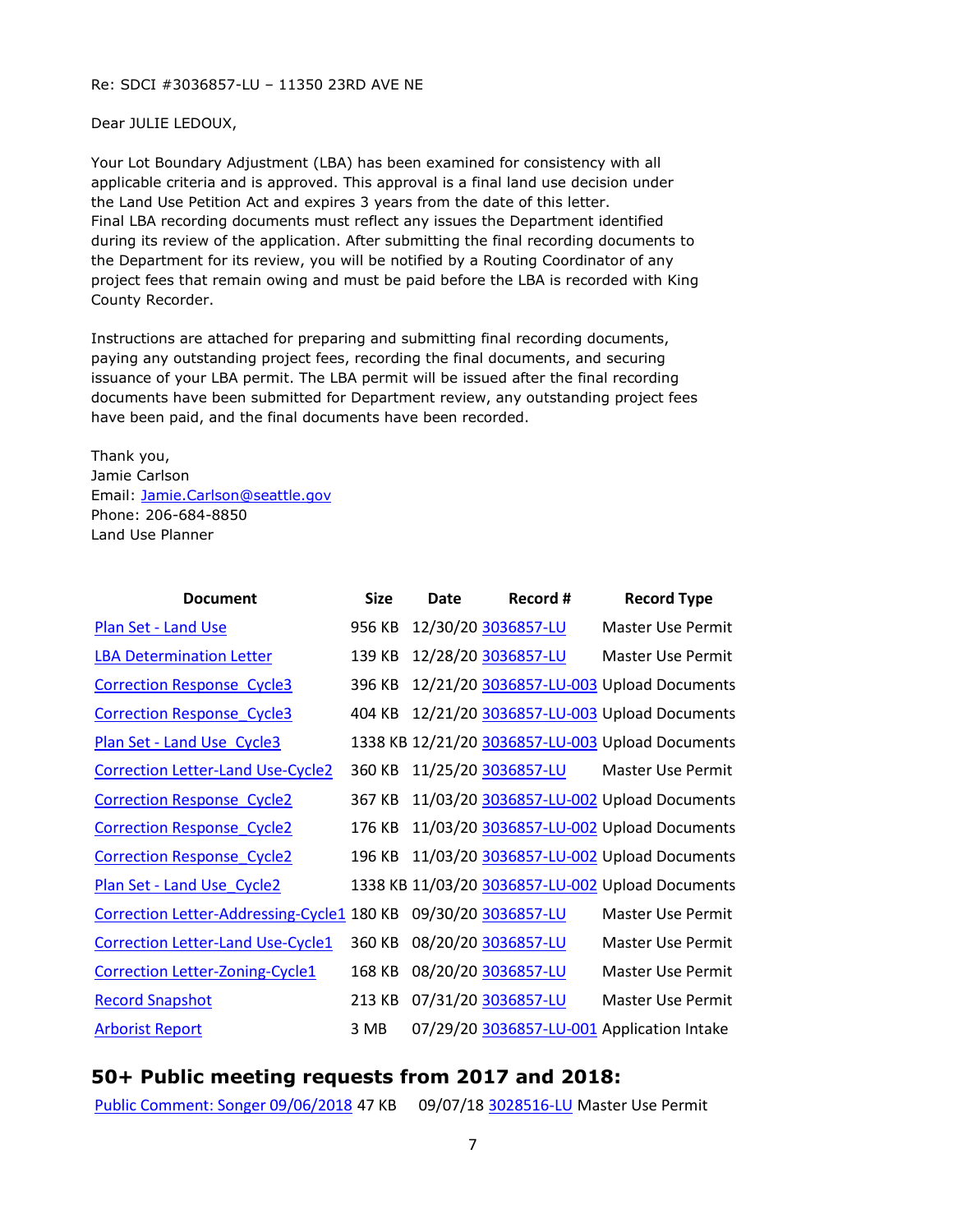| <b>Preliminary Assessment Report</b> | <b>70 KB</b> | 04/28/18 3026308-LU Master Use Permit |
|--------------------------------------|--------------|---------------------------------------|
| <b>Public Comment</b>                | <b>53 KB</b> | 09/26/17 3028516-LU Master Use Permit |
| <b>Public Comment</b>                | 12 KB        | 09/20/17 3028516-LU Master Use Permit |
| <b>Public Comment</b>                | 35 KB        | 09/20/17 3028516-LU Master Use Permit |
| <b>Public Comment</b>                | 36 KB        | 09/20/17 3028516-LU Master Use Permit |
| <b>Public Comment</b>                | <b>56 KB</b> | 09/20/17 3028516-LU Master Use Permit |
| <b>Public Comment</b>                | <b>55 KB</b> | 09/20/17 3028516-LU Master Use Permit |
| <b>Public Comment</b>                | <b>12 KB</b> | 09/20/17 3028516-LU Master Use Permit |
| <b>Public Comment</b>                | <b>12 KB</b> | 09/20/17 3028516-LU Master Use Permit |
| <b>Public Comment</b>                | <b>12 KB</b> | 09/20/17 3028516-LU Master Use Permit |
| <b>Public Comment</b>                | 34 KB        | 09/20/17 3028516-LU Master Use Permit |
| <b>Public Comment</b>                | 13 KB        | 09/20/17 3028516-LU Master Use Permit |
| <b>Public Comment</b>                | 13 KB        | 09/20/17 3028516-LU Master Use Permit |
| <b>Public Comment</b>                | <b>12 KB</b> | 09/20/17 3028516-LU Master Use Permit |
| <b>Public Comment</b>                | <b>12 KB</b> | 09/20/17 3028516-LU Master Use Permit |
| <b>Public Comment</b>                | <b>12 KB</b> | 09/20/17 3028516-LU Master Use Permit |
| <b>Public Comment</b>                | 12 KB        | 09/20/17 3028516-LU Master Use Permit |
| <b>Public Comment</b>                | <b>12 KB</b> | 09/20/17 3028516-LU Master Use Permit |
| <b>Public Comment</b>                | 36 KB        | 09/20/17 3028516-LU Master Use Permit |
| <b>Public Comment</b>                | 13 KB        | 09/20/17 3028516-LU Master Use Permit |
| <b>Public Comment</b>                | <b>12 KB</b> | 09/20/17 3028516-LU Master Use Permit |
| <b>Public Comment</b>                | <b>35 KB</b> | 09/20/17 3028516-LU Master Use Permit |
| <b>Public Comment</b>                | 12 KB        | 09/20/17 3028516-LU Master Use Permit |
| <b>Public Comment</b>                | 12 KB        | 09/20/17 3028516-LU Master Use Permit |
| <b>Public Comment</b>                | 12 KB        | 09/20/17 3028516-LU Master Use Permit |
| <b>Public Comment</b>                | 36 KB        | 09/20/17 3028516-LU Master Use Permit |
| <b>Public Comment</b>                | <b>57 KB</b> | 09/19/17 3028516-LU Master Use Permit |
| <b>Public Comment</b>                | 13 KB        | 09/19/17 3028516-LU Master Use Permit |
| <b>Public Comment</b>                | 19 MB        | 09/19/17 3028516-LU Master Use Permit |
| <b>Public Comment</b>                | 14 KB        | 09/19/17 3028516-LU Master Use Permit |
| <b>Public Comment</b>                | 37 KB        | 09/19/17 3028516-LU Master Use Permit |
| <b>Public Comment</b>                | <b>12 KB</b> | 09/19/17 3028516-LU Master Use Permit |
| <b>Public Comment</b>                | 13 KB        | 09/19/17 3028516-LU Master Use Permit |
| <b>Public Comment</b>                | <b>38 KB</b> | 09/19/17 3028516-LU Master Use Permit |
| <b>Public Comment</b>                | 37 KB        | 09/19/17 3028516-LU Master Use Permit |
| <b>Public Comment</b>                | 14 KB        | 09/19/17 3028516-LU Master Use Permit |
| <b>Public Comment</b>                | 13 KB        | 09/19/17 3028516-LU Master Use Permit |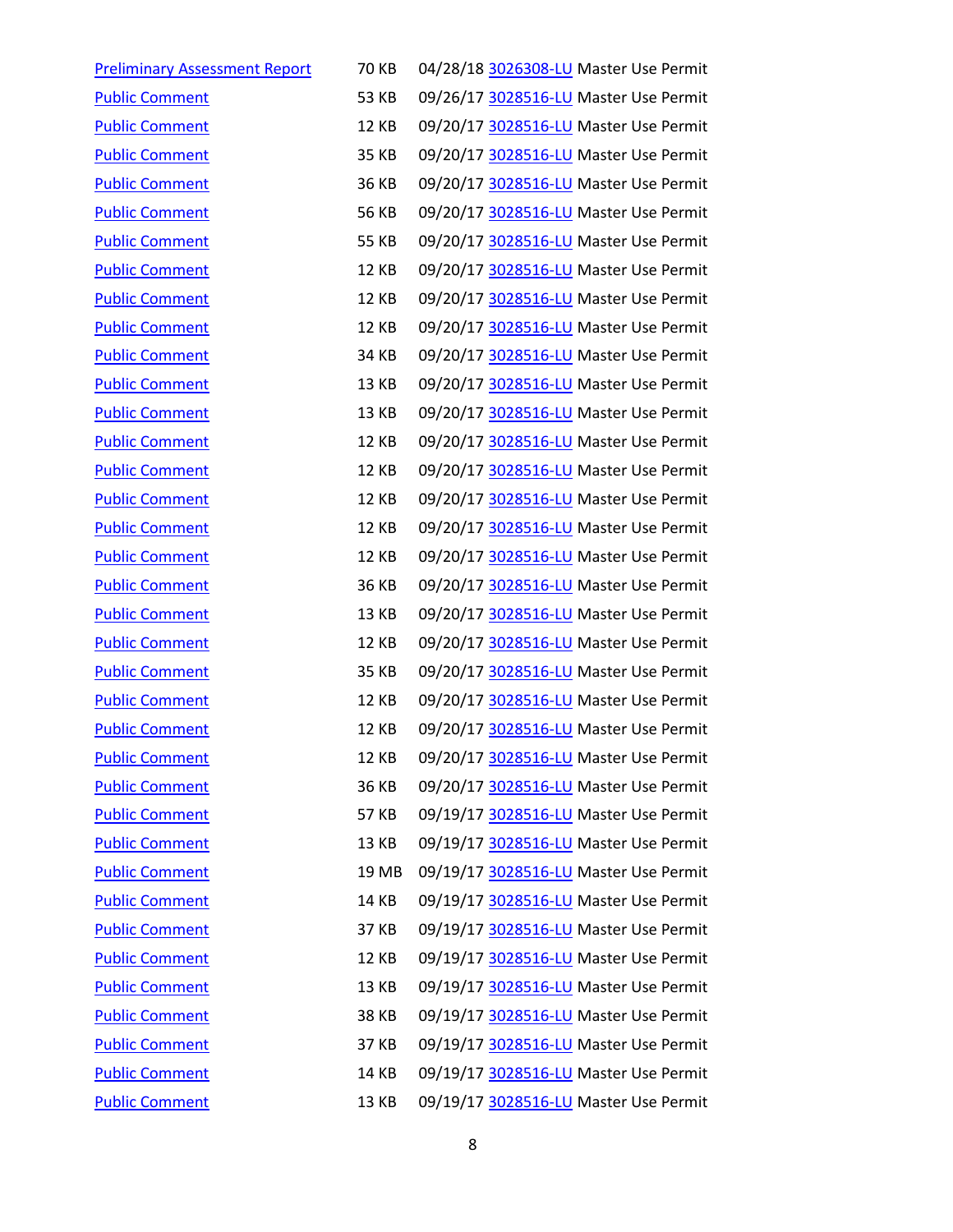| <b>Public Comment</b> |              | 1962 KB 09/19/17 3028516-LU Master Use Permit |
|-----------------------|--------------|-----------------------------------------------|
| <b>Public Comment</b> | <b>13 KB</b> | 09/19/17 3028516-LU Master Use Permit         |
| <b>Public Comment</b> | 14 KB        | 09/19/17 3028516-LU Master Use Permit         |
| <b>Public Comment</b> | 89 KB        | 09/18/17 3028516-LU Master Use Permit         |
| <b>Public Comment</b> | 35 KB        | 09/18/17 3028516-LU Master Use Permit         |
| <b>Public Comment</b> | <b>13 KB</b> | 09/18/17 3028516-LU Master Use Permit         |
| <b>Public Comment</b> | <b>12 KB</b> | 09/18/17 3028516-LU Master Use Permit         |
| <b>Public Comment</b> | <b>15 KB</b> | 09/18/17 3028516-LU Master Use Permit         |
| <b>Public Comment</b> | 13 KB        | 09/18/17 3028516-LU Master Use Permit         |
| <b>Public Comment</b> | 4 MB         | 09/14/17 3028516-LU Master Use Permit         |
| <b>Public Comment</b> | 117 KB       | 09/14/17 3028516-LU Master Use Permit         |
| <b>Public Comment</b> | 43 KB        | 09/14/17 3028516-LU Master Use Permit         |
| <b>Public Comment</b> | 159 KB       | 09/12/17 3028516-LU Master Use Permit         |
| <b>Public Comment</b> | <b>40 KB</b> | 09/11/17 3028516-LU Master Use Permit         |
| <b>Public Comment</b> | <b>38 KB</b> | 09/06/17 3028516-LU Master Use Permit         |
| <b>Public Comment</b> | 36 KB        | 09/05/17 3028516-LU Master Use Permit         |
| <b>Public Comment</b> | 33 KB        | 09/05/17 3028516-LU Master Use Permit         |
| <b>Public Comment</b> | 117 KB       | 09/05/17 3028516-LU Master Use Permit         |
| <b>Public Comment</b> | 2 MB         | 09/05/17 3028516-LU Master Use Permit         |
| <b>Public Comment</b> | <b>19 KB</b> | 09/05/17 3028516-LU Master Use Permit         |
| <b>Public Comment</b> | 333 KB       | 09/01/17 3028516-LU Master Use Permit         |
| <b>Public Comment</b> | <b>51 KB</b> | 09/01/17 3028516-LU Master Use Permit         |
| <b>Public Comment</b> | 51 KB        | 09/01/17 3028516-LU Master Use Permit         |
| <b>Public Comment</b> | 47 KB        | 08/30/17 3028516-LU Master Use Permit         |
| <b>Public Comment</b> | <b>28 KB</b> | 08/28/17 3028516-LU Master Use Permit         |
| <b>Public Comment</b> | <b>45 KB</b> | 08/28/17 3028516-LU Master Use Permit         |

From: Bernice Maslan <br/>bmaslan08@gmail.com>

**Sent:** Sunday, January 10, 2021 11:58 PM

**To:** David Moehring <dmoehring@consultant.com>

**Cc:** Carlson, Jamie <Jamie.Carlson@seattle.gov>; PRC <PRC@seattle.gov>; DOT\_LA <DOT\_LA@seattle.gov>; Huey, Betty <Betty.Huey@seattle.gov>; Pinto Urrutia, Sandra <Sandra.PintoUrrutia@seattle.gov>; McGarry, Deborah <Deborah.McGarry@seattle.gov>; Thaler, Toby <Toby.Thaler@seattle.gov>;

alex.petersen@seattle.gov; zs.pasztor2011@gmail.com; Juarez, Debora <Debora.Juarez@seattle.gov> **Subject:** Pease hold public meeting for 49 trees 11350, 11344 and 11342 23rd Ave NE (3036857 et. Al)

THello,

**CAUTION: External Email**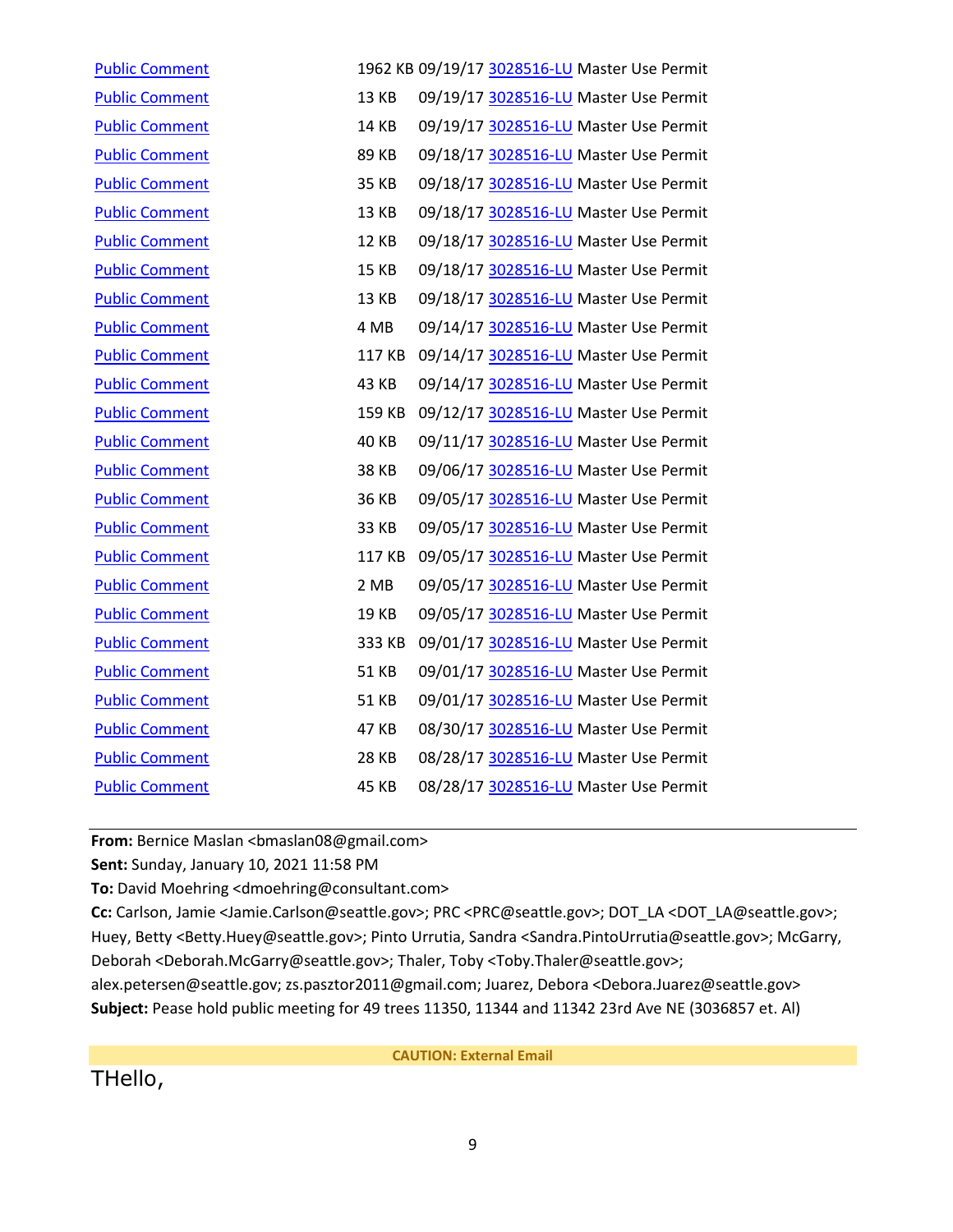As David Moehring recently wrote, 49 trees are seriously at risk for proposed new houses at 11340, 11342, 11344 and 11350+ 23rd Ave NE. The City of Seattle claims it is committed to increasing its urban canopy, yet allows this. Of note, included to be removed is an Exceptional **71-inch diameter (DBH) Western Red Cedar** because the arborist stated the tree was in the way of a new access road and the arborist could not find any other way to keep the tree. There is no way a treasure like this, with a trunk nearly 6' across can be replaced. Removal of this tree and four dozen others impacts much more than the property owners. In a large area of land of nearly 45,000 sq feet, is there really no other way to provide access or to configure the boundaries within?

The Department, the city's arborist, the owner, the owner's architect, and the owner's arborist have not demonstrated what lot boundary configurations along with proposed access would meet the criteria to maximize the retention of existing trees. A public meeting is therefore necessary... some three years after the initial request has been made.

With prior requests from 2017 and 2018, please do not delay any further and provide a virtual public meeting regarding the use of a Lot Boundary Adjustment converting 5 lots created by short plot #8806691 (March 1990) into 6 lots... and totally ignoring the criteria per SMC 23.24.

At a very minimum, in addition to the public meeting, tree protection and signage including penalties should be set in place around all trees (if any) that are currently assumed to remain through demolition and forthcoming construction permits. An assessment of natural habitats has been offered in public comments. Wildlife habitats are at risk.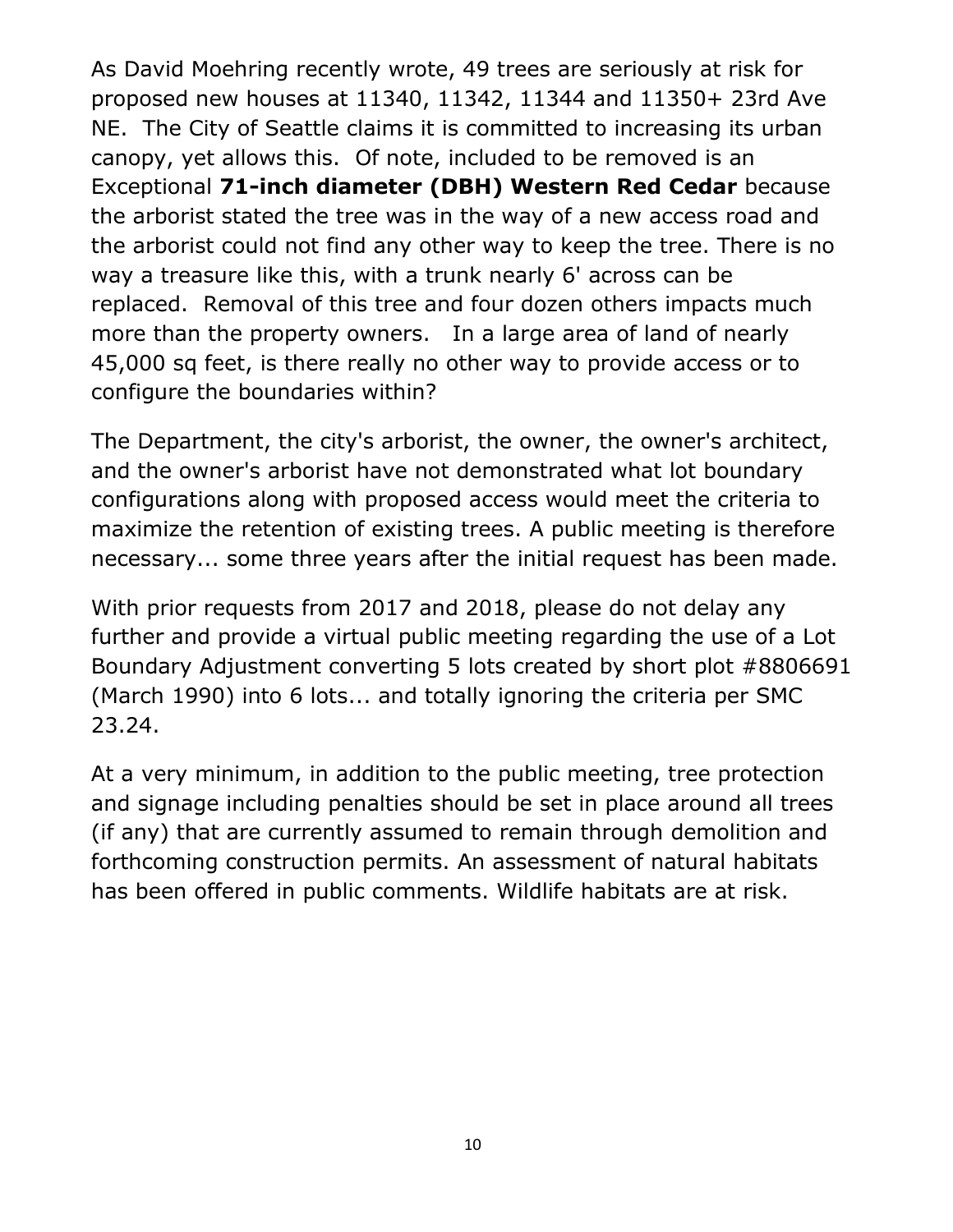| 6808941-<br>DM | Demolish rear existing single family residence,<br>subject to field inspection, STFI., | $ $ Demolition $ 11/4/2020$ $ \boldsymbol{\mathsf{SO}} $ SEATTLE $  \;  $ |  |  |
|----------------|----------------------------------------------------------------------------------------|---------------------------------------------------------------------------|--|--|
| 6777162-<br>DM | Demolish existing structures, subject to field<br>inspection (STFI).,                  | Demolition $11/2/2020$ \$0 SEATTLE                                        |  |  |

Thank you to David for this research.

Please, responsible people, hold a public hearing. The trees cannot advocate for themselves.

Sincerely,

The linked image cannot be displayed. The file may have been moved, renamed, or deleted. Verify that the link points to the correct file and location.

Bernice Maslan Seattle resident since 1972

From: Cynthia ROSE <crose1453@gmail.com> Sent: Monday, January 11, 2021 3:22 PM To: Carlson, Jamie <Jamie.Carlson@seattle.gov>; PRC <PRC@seattle.gov>; Huey, Betty <Betty.Huey@seattle.gov> Cc: Pinto Urrutia, Sandra <Sandra.PintoUrrutia@seattle.gov>; McGarry, Deborah <Deborah.McGarry@seattle.gov>; Thaler, Toby <Toby.Thaler@seattle.gov>; Pedersen, Alex <Alex.Pedersen@seattle.gov>; zs.pasztor2011@gmail.com; Juarez, Debora <Debora.Juarez@seattle.gov> Subject: TREE LOSS] Public meeting needed for 49 trees 11350, 11344 and 11342 23rd Ave NE (3036857 et. Al)

CAUTION: External Email

Dear Seattle authorities having jurisdiction to clear-cutting properties,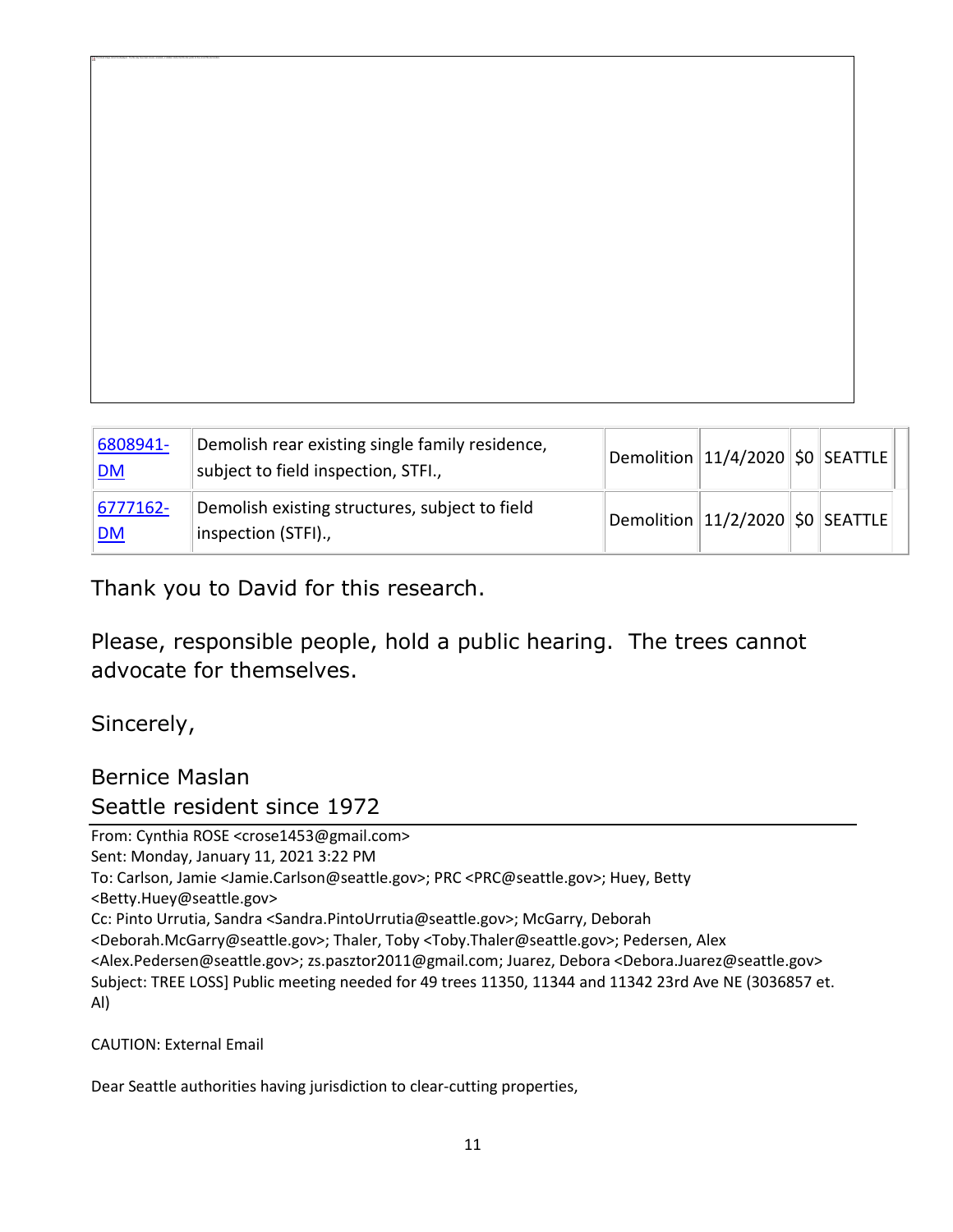Please address with a public meeting the 49 trees at risk for new houses at 1130,11342,11344, and 11350 on 23rd Ave NE. Included to be removed is an Exceptional 71-inch diameter Western Red Cedar because the arborist stated the tree was in the way aof a new access road , and the arborist could not find any other way to keep the tree In a large area of land of nearly 45,000 sq feet , why is the City accepting theere is not other way to probe access or to configure the boundaries within.

A public meeting on a these properties has been requested since 2017, with no response .Please hold a virtualmeeting to hear about the use of Lot Boundary Adjustment converting 5 lots into 6 lots, ignoring the criteria per SMC 23.24.

Sincerely yours,

Cynthia Rose 11557 23rd Ave. NE Seattle, Wa. 98125

**From:** Brandon Baugh <info@email.actionnetwork.org> **Sent:** Monday, January 11, 2021 7:02 PM **To:** Pinto Urrutia, Sandra <Sandra.PintoUrrutia@seattle.gov> **Subject:** PLEASE! Please adopt, with amendments, SDCI's Director's Rule 13-2020

### **CAUTION: External Email**

Sandra Pinto de Bader,

The fact the ppl of this county in the year 2021 EVEN NEED TO SAY THIS IS A SHAME! The ENTIRE Sno-King UGA should adopt NO CUT Evergreen and green spaces slated for development should be halted and reallocated to county land IMMEDIATELY. Please adopt, with the amendments recommended by the Seattle Urban Forestry Commission, SDCI's Director's Rule 13-2020 (Designation of Exceptional and Significant Trees, Tree Protection, Retention, and Tree Removal during land division, including tree service provider requirements).

Seattle must move forward now, without the delay urged by some, in adopting this updated Director's Rule with the amendments proposed below. This process of increasing protection for our urban forest was first proposed by the Seattle City Council 11 years ago and is long overdue.

The following updates as proposed in the draft Director's Rule are great steps forward:

• Reducing the upper threshold on exceptional trees to 24 inches in diameter at standard height (DSH) from 30 inches

• Designating trees 6 inches DSH and larger as protected trees, starting in the platting and short platting process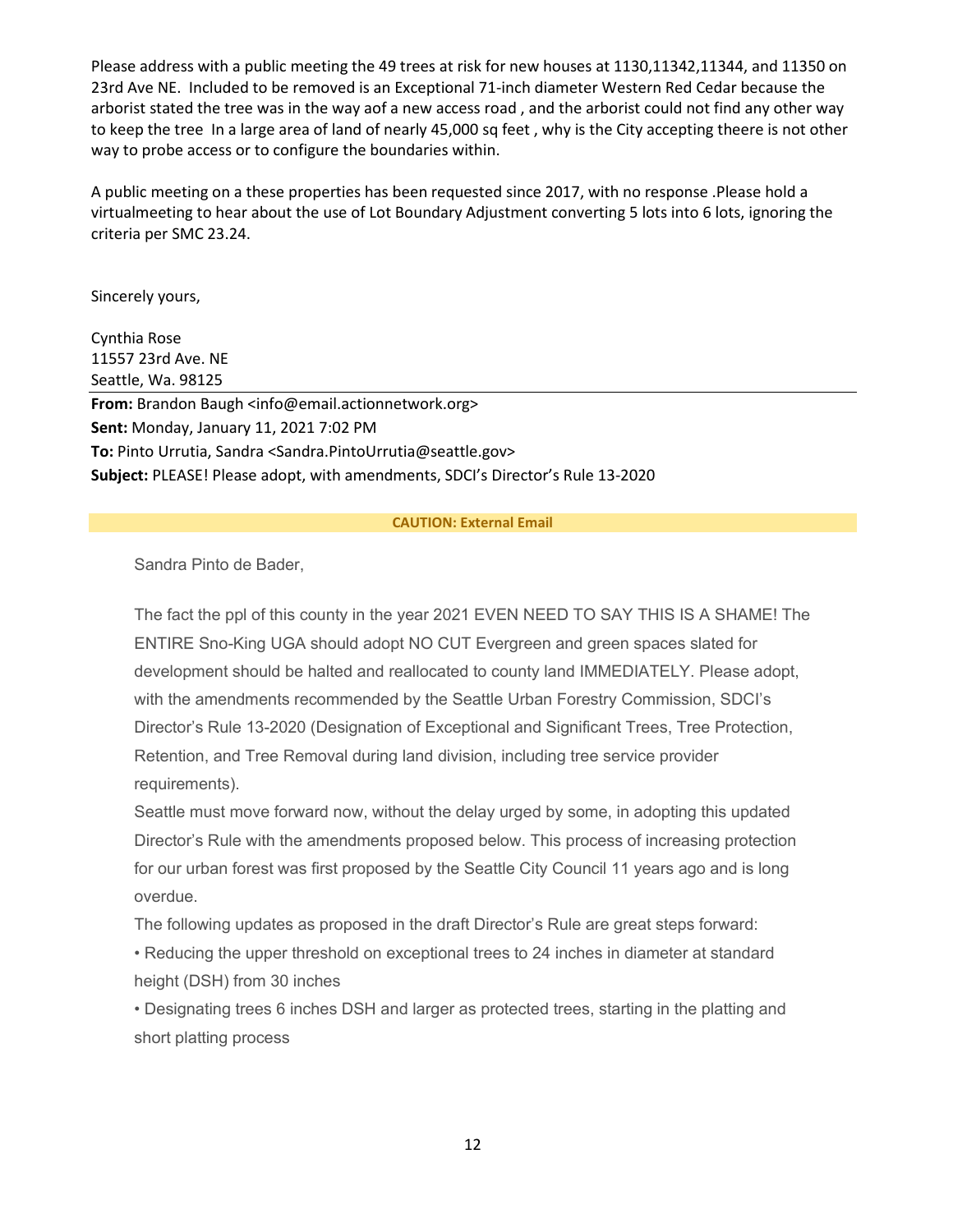• Requiring Tree Care Providers to register with the City as the Seattle Dept. of Transportation already requires

• Continuing protection of tree groves as exceptional trees, even if a tree is removed from the grove

• Making clear that all exceptional trees removed during development must be replaced per SMC 25.11.090

• Tightening tree removal requirements for exceptional trees as hazard trees The following changes to the draft Director's Rule are needed:

• Change Subject Title to remove words "land division" and replace with "Development"

• PURPOSE AND BACKGROUND. add "SMC 23 requires that all trees 6 inches DSH and larger must be indicated on all site plans throughout the platting and sub-platting process, and that projects must be designed to maximize the retention of existing trees. This requirement continues throughout any subsequent development on all lots in all zones in the city."

• SECTION 1. Reduce the number of trees and sizes required to be a tree grove. Kirkland, Woodinville, and Duvall all define a tree grove as "a group of 3 or more significant trees with overlapping or touching crowns." Include street trees in groves.

• Add "Significant trees may become exceptional as they grow in size. They are future replacements in the urban forest for exceptional trees when they die. Development projects must be designed to maximize the retention of both exceptional and significant trees to maintain a diversity of tree species and ages."

• Add "All replacement trees regardless of size are protected trees and can't be removed."

• SECTION 2. Change the heading to "TREE PROTECTION". Remove references to "Exceptional Trees" only and change to "Trees". e.g., change "Exceptional Tree Protection Areas" to "Tree Protection Areas".

• SECTION 4. Add "The Director shall have the authority to allow replacement trees on both public and private property to meet the goals and objectives of race and social justice under Seattle's Equity and Environment Initiative."

• Under SMC 25.11.090 the Director has the authority to require "one or more trees" to be planted as replacement trees for removed exceptional trees during development. The number of trees required should increase with the size of the tree removed, with a goal to achieve equivalent canopy area and volume in 25 years. Any in-lieu fee must also rise as the size of the removed tree increases. The city can not wait 80 years to replace an 80-year-old western red cedar tree and expect to maintain its canopy goals as large exceptional trees are removed during development.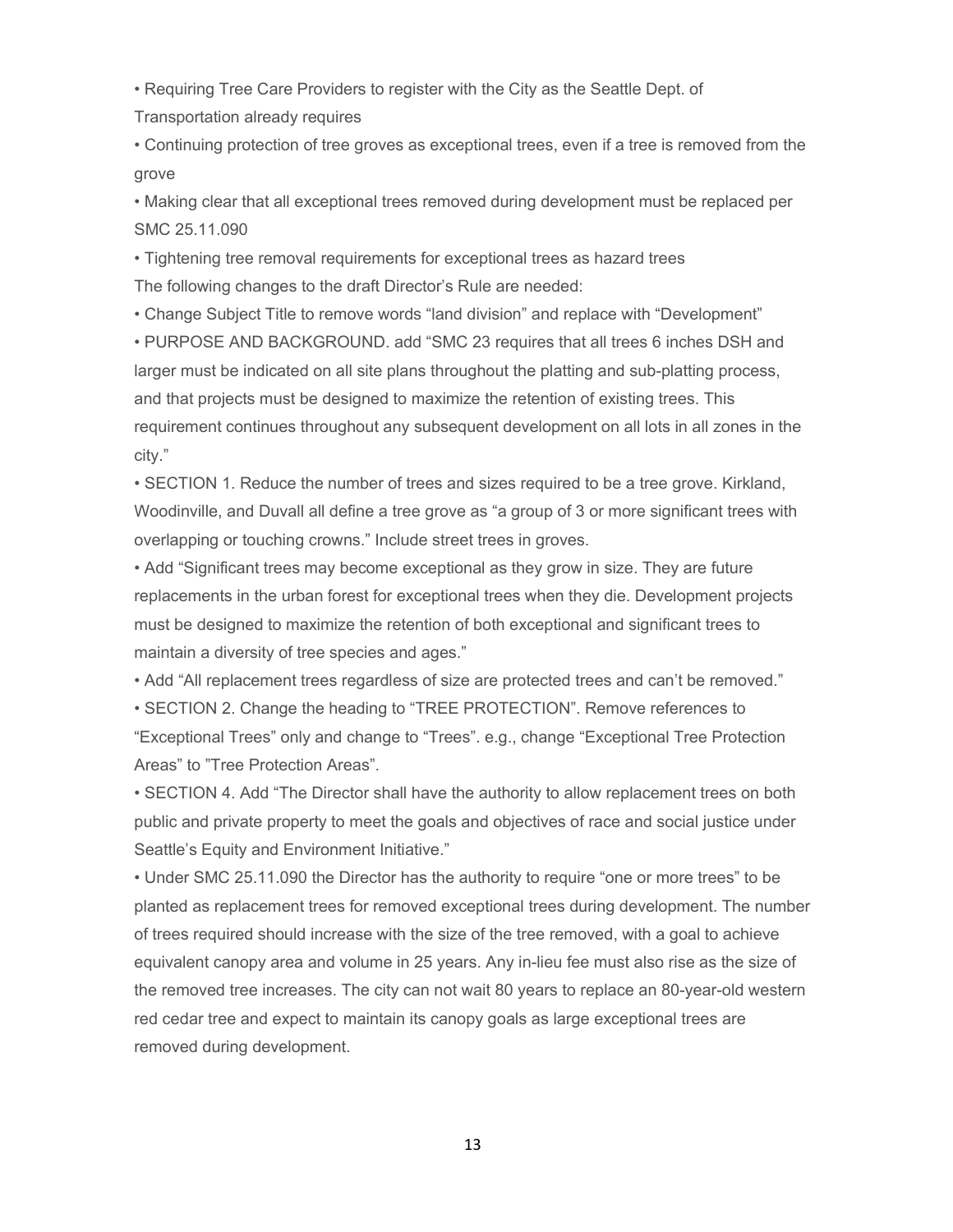• SECTION 5. SEPA requirements under SMC 25.05.675 N are for protecting special habitats and need to be considered at the beginning of the development process. The language of this SEPA code section should be included in the Director's Rule to be certain that the code is complied with.

• SECTION 6. SDCI should adopt SDOT's registration process and requirements to assist Tree Care Providers in complying with city code and regulations. Reduce the number of citations that will remove a Tree Care Provider from being registered with the city to no more than 2 per year. Require annual registration same as Seattle business licenses require. Require that Tree Care Provider companies have a WA State contractor's license to ensure they have workers' compensation. Require they have a certificate of insurance that lists the city as an additional insured so the city cannot be sued. Require that all jobs either have a certified arborist on the work site or that they have visited the site and officially sign off on the specific work being done.

Thank you for protecting our urban forest.

Brandon Baugh [seashellpipes@yahoo.com](mailto:seashellpipes@yahoo.com) 1138 6th Ave S Edmonds , Washington 98020

**From:** Jane Kortz <kortzj@msn.com> **Sent:** Tuesday, January 12, 2021 9:04 AM **To:** Carlson, Jamie <Jamie.Carlson@seattle.gov>; PRC <PRC@seattle.gov>; Huey, Betty <Betty.Huey@seattle.gov> **Cc:** Pinto Urrutia, Sandra <Sandra.PintoUrrutia@seattle.gov>; McGarry, Deborah <Deborah.McGarry@seattle.gov>; Thaler, Toby <Toby.Thaler@seattle.gov>; Pedersen, Alex <Alex.Pedersen@seattle.gov>; zs.pasztor2011@gmail.com; Juarez, Debora <Debora.Juarez@seattle.gov> **Subject:** Trees on 23rd Ave NE: Virtual Public Meeting needed regarding clear cutting

**CAUTION: External Email**

Dear City of Seattle Goverment Officials,

I am writing to request a virtual public meeting be held as soon as possible regarding the proposal to clear cut 49 trees to build several new houses along 23rd Ave NE at 11340,11342,11344, and 11350 .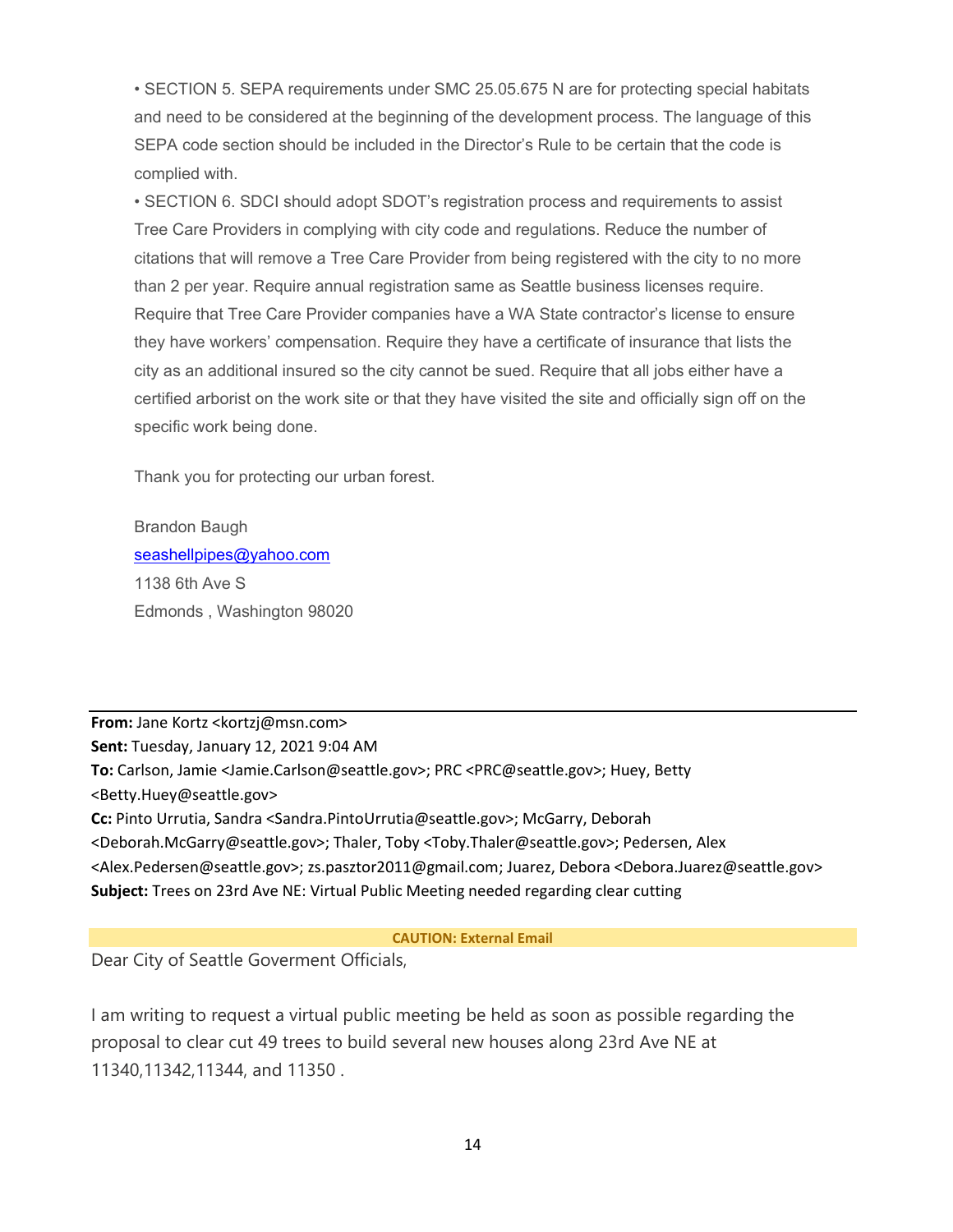Included in the clear cutting of the trees is an exceptionally old 71-inch diameter Western Red Cedar. The City arborist stated the tree was in the way of a new access road. The City arborist could not find any other way to keep the tree.

It is also extrememly important and necessary to hear about the proposal to use of Lot Boundary Adjustment converting 5 lots into 6 lots, ignoring the criteria per SMC 23.24.

In a large area of land of nearly 45,000 sq feet, why is the City accepting there is not another way to probe access or to configure the boundaries within?

A public meeting on a these properties has been requested since 2017 with no response. Please hold a virtual [ublic meeting as soon as possible.

Sincerely,

Jane Kortz 2304 NE 115th Street Seattle, WA 98125 (206)378-1644 [kortzj@msn.com](mailto:kortzj@msn.com)

**From:** DS Fisher <simfish46@hotmail.com> **Sent:** Tuesday, January 12, 2021 9:20 AM **To:** Pinto Urrutia, Sandra <Sandra.PintoUrrutia@seattle.gov> **Subject:** urgent action regarding tree loss

### **CAUTION: External Email**

Dear Seattle authorities having jurisdiction to clear-cutting properties,

Please address with a public meeting the 49 trees at risk for new houses at 1130,11342,11344, and 11350 on 23rd Ave NE. Included to be removed is an Exceptional 71-inch diameter Western Red Cedar because the arborist stated the tree was in the way of a new access road , and the arborist could not find any other way to keep the tree In a large area of land of nearly 45,000 sq feet , why is the City accepting there is not other way to probe access or to configure the boundaries within?

A public meeting on a these properties has been requested since 2017, with no response .Please hold a virtual meeting to hear about the use of Lot Boundary Adjustment converting 5 lots into 6 lots, ignoring the criteria per SMC 23.24.

I am not an unreasonable person. Urban development is a part of life. But contractors and builders must be encouraged (with some real "teeth") to find ways to compromise in the pursuit of maintaining our vibrant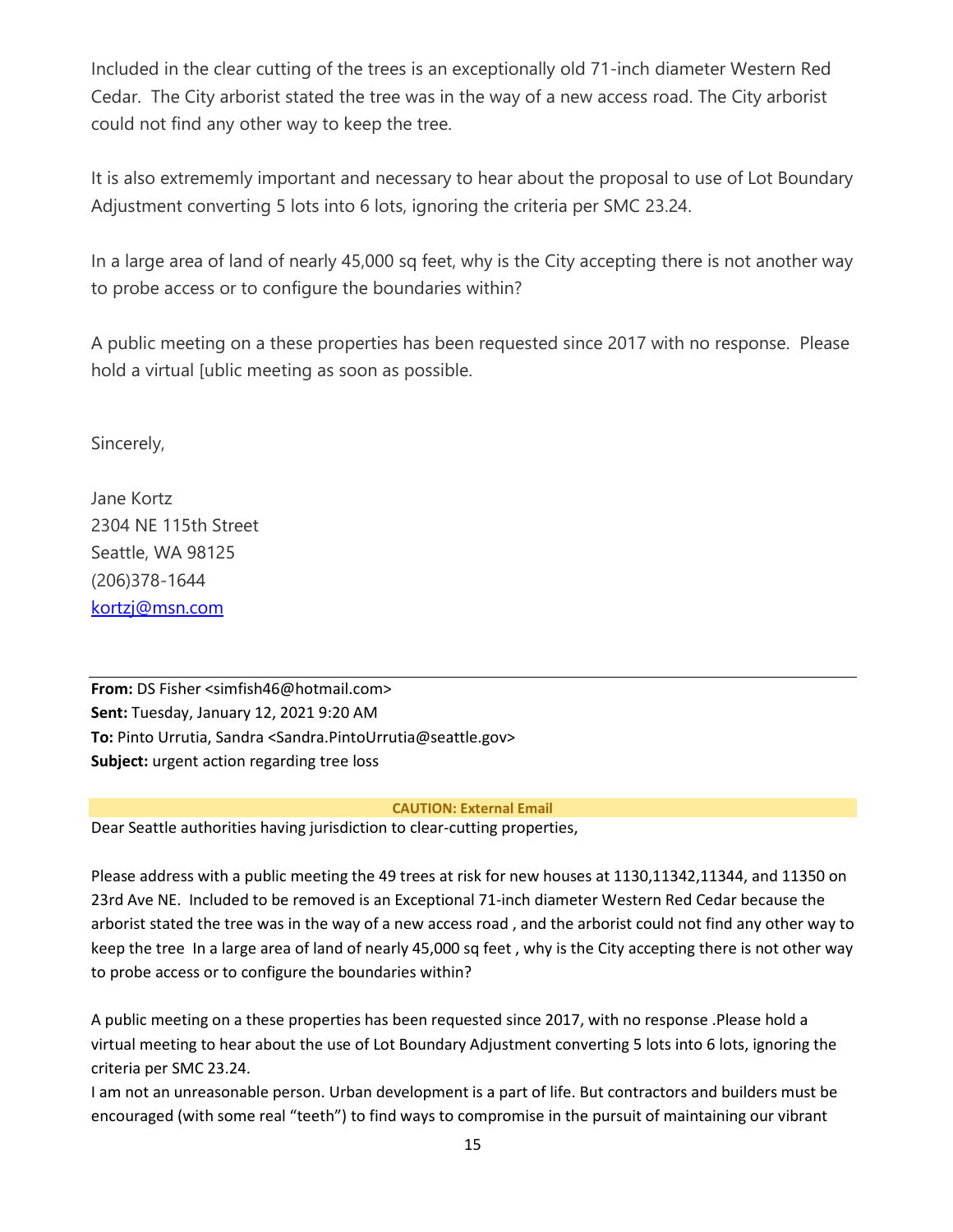urban canopy.

Sincerely yours, Douglass S. Fisher 2205 NE 117<sup>th</sup> St Seattle, WA 98125-5226

Sent from [Mail](https://protect2.fireeye.com/v1/url?k=29b16b58-762a5247-29b143e8-8630ffab37ab-591bf83b5d12f26a&q=1&e=27b08264-e4ec-459a-a591-b82dd65237bf&u=https%3A%2F%2Fgo.microsoft.com%2Ffwlink%2F%3FLinkId%3D550986) for Windows 10

**From:** Stuart Niven <panorarbor@gmail.com> **Sent:** Tuesday, January 12, 2021 5:39 PM **To:** David Moehring <dmoehring@consultant.com> **Cc:** DOT\_SeattleTrees <Seattle.Trees@seattle.gov>; DOT\_LA <DOT\_LA@seattle.gov>; PRC <PRC@seattle.gov>; Queen Anne Historic Architecture Preservation Association <QAHAPA\_all+noreply@googlegroups.com>; queenannecc@gmail.com; Pinto Urrutia, Sandra <Sandra.PintoUrrutia@seattle.gov>; 3terrell@gmail.com **Subject:** Re: Why chainsaw a 150 year old Healthy Sycamore tree in Uptown street

**CAUTION: External Email**

Thank you David, I second your request.

Thank you and kind regards,

Stuart Niven, BA (Hons) *PanorArborist* [www.panorarbor.com](https://protect2.fireeye.com/v1/url?k=2dd8ac5d-7243956f-2dd884ed-8697e44c76c2-8f33d99c7008b09c&q=1&e=a0e943f2-69cf-4cc0-a863-1a6c21d0d32f&u=http%3A%2F%2Fwww.panorarbor.com%2F)

**From:** Mary Schlater <mschlater7108@gmail.com>

**Sent:** Tuesday, January 12, 2021 9:08 PM

**To:** Carlson, Jamie <Jamie.Carlson@seattle.gov>; PRC <PRC@seattle.gov>; DOT\_LA <DOT\_LA@seattle.gov>; Huey, Betty <Betty.Huey@seattle.gov>

**Cc:** Pedersen, Alex <Alex.Pedersen@seattle.gov>; Pinto Urrutia, Sandra <Sandra.PintoUrrutia@seattle.gov>; Juarez, Debora <Debora.Juarez@seattle.gov>; McGarry, Deborah <Deborah.McGarry@seattle.gov>;

zs.pasztor2011@gmail.com; Thaler, Toby <Toby.Thaler@seattle.gov>

**Subject:** Regarding 49 trees in Victory Heights

**CAUTION: External Email**

Dear Seattle authorities having jurisdiction to clear-cutting trees from properties,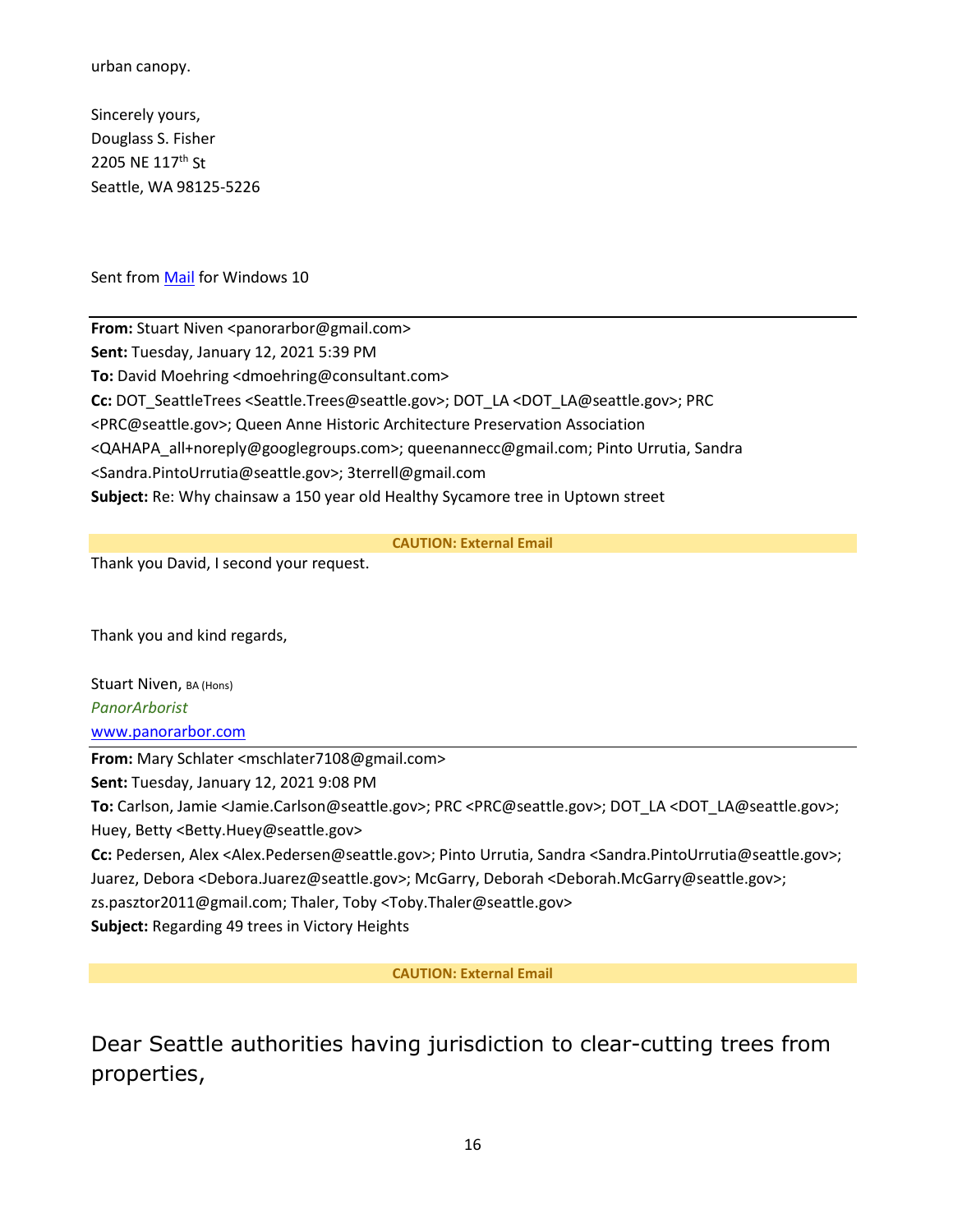Please address with a public meeting 49 trees at risk for new houses at 11340, 11342, 11344 and 11350+ 23rd Ave NE. Included to be removed is an Exceptional **71-inch diameter (DBH) Western Red Cedar** because the arborist stated the tree was in the way of a new access road and the arborist could not find any other way to keep the tree. In a large area of land of nearly 45,000 sq feet, is the City is accepting there is no other way to provide access or to configure the boundaries within?

The Department, the city's arborist, the owner, the owner's architect, and the owner's arborist has not demonstrated what lot boundary configurations along with proposed access would meet the criteria to maximize the retention of existing trees. A public meeting is therefore necessary... some three years after the initial request has been made.

With prior requests from 2017 and 2018, please do not delay any further and provide a virtual public meeting regarding the use of a Lot Boundary Adjustment converting 5 lots created by short plot [#8806691](tel:8806691) (March 1990) into 6 lots... and totally ignoring the criteria per SMC 23.24.

At a very minimum, in addition to the public meeting, tree protection and signage including penalties should be set in place around all trees (if any) that are currently assumed to remain through demolition and forthcoming construction permits. An assessment of natural habitats has been offered in public comments. Wildlife habitats are at risk.

This isn't the first time I have written to you with concerns about tree removal. This is yet another project in Victory Heights removing a substantial amount of trees! This neighborhood has seen an alarming number of trees removed in the last 2 years and many of them have been exceptional trees. This has to stop! Please why have you continued to delay any real action to save our trees? When will you add funding and some accountabilty measures to the tree ordinance so that SDCI and builders have to create designs that preserve our exceptional trees ? I appreciate that you included in the recent budget more intent to study the tree situation in Seattle but the city has done nothing but study the situation in various ways for 12 years now and meanwhile so many trees are already gone. Thank you for your attention to this serious matter.

Sincerely, Mary Schlater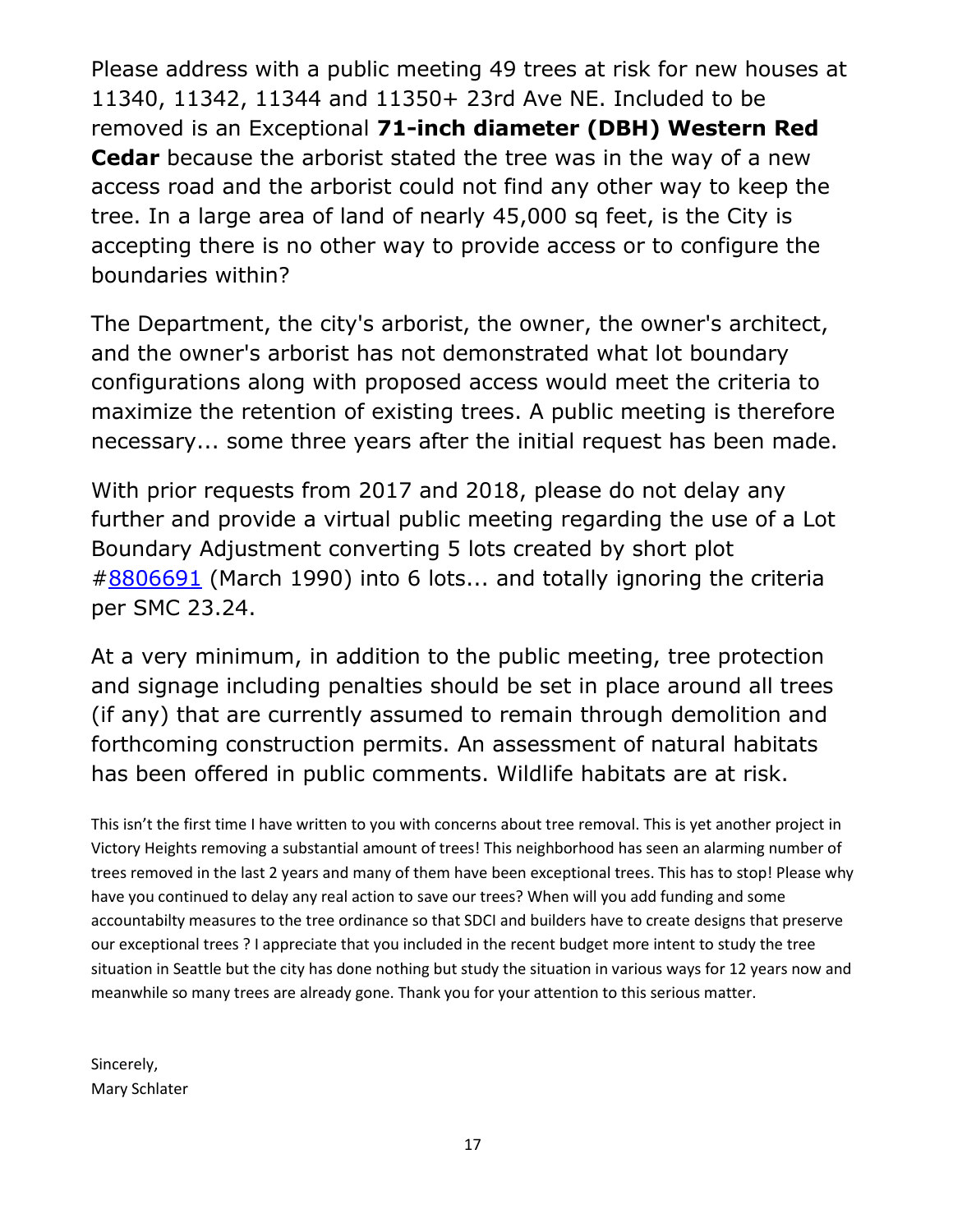**From:** Catherine Ruha <ruhac@outlook.com> **Sent:** Wednesday, January 13, 2021 4:25 PM **To:** Carlson, Jamie <Jamie.Carlson@seattle.gov>; PRC <PRC@seattle.gov>; Huey, Betty <Betty.Huey@seattle.gov> **Cc:** Pinto Urrutia, Sandra <Sandra.PintoUrrutia@seattle.gov>; McGarry, Deborah <Deborah.McGarry@seattle.gov>; Thaler, Toby <Toby.Thaler@seattle.gov>; Pedersen, Alex <Alex.Pedersen@seattle.gov>; zs.pasztor2011@gmail.com; Juarez, Debora <Debora.Juarez@seattle.gov> **Subject:** Subject: TREE LOSS] Public meeting needed for 49 trees 11350, 11344 and 11342 23rd Ave NE (3036857 et. Al)

#### **CAUTION: External Email**

Dear Seattle Authorities,

Please address with a public meeting the 49 trees at risk for new houses at 1130,11342,11344, and 11350 on 23rd Ave NE. Included to be removed is an Exceptional 71-inch diameter Western Red Cedar because the arborist stated the tree was in the way a of a new access road. The arborist claimed there was no way to keep the tree. What? In a large area of land of nearly 45,000 sq feet , why is the City accepting there is no other way to create access or to configure the boundaries within this property? Try imagining something new and life giving that keeps the trees.

Since 2017, citizens have requested a public meeting be held on these properties. There has been no response by the city. Why is this? Not a responsible way to act toward the citizens of this city .

Please hold a virtual meeting to hear about the use of Lot Boundary Adjustment converting 5 lots into 6 lots, ignoring the criteria per SMC 23.24.

There are better ways to deal with these lots so that trees live and continue to clean our air and water and heal our souls with their beauty.

Sincerely, Catherine Ruha 1541 NE 91st Street, Seattle, WA 98115 **From:** Michael Oxman <michaeloxman@comcast.net> **Sent:** Wednesday, January 13, 2021 7:52 PM **To:** Pinto Urrutia, Sandra <Sandra.PintoUrrutia@seattle.gov>; treepac@groups.outlook.com **Subject:** HB1114

### **CAUTION: External Email**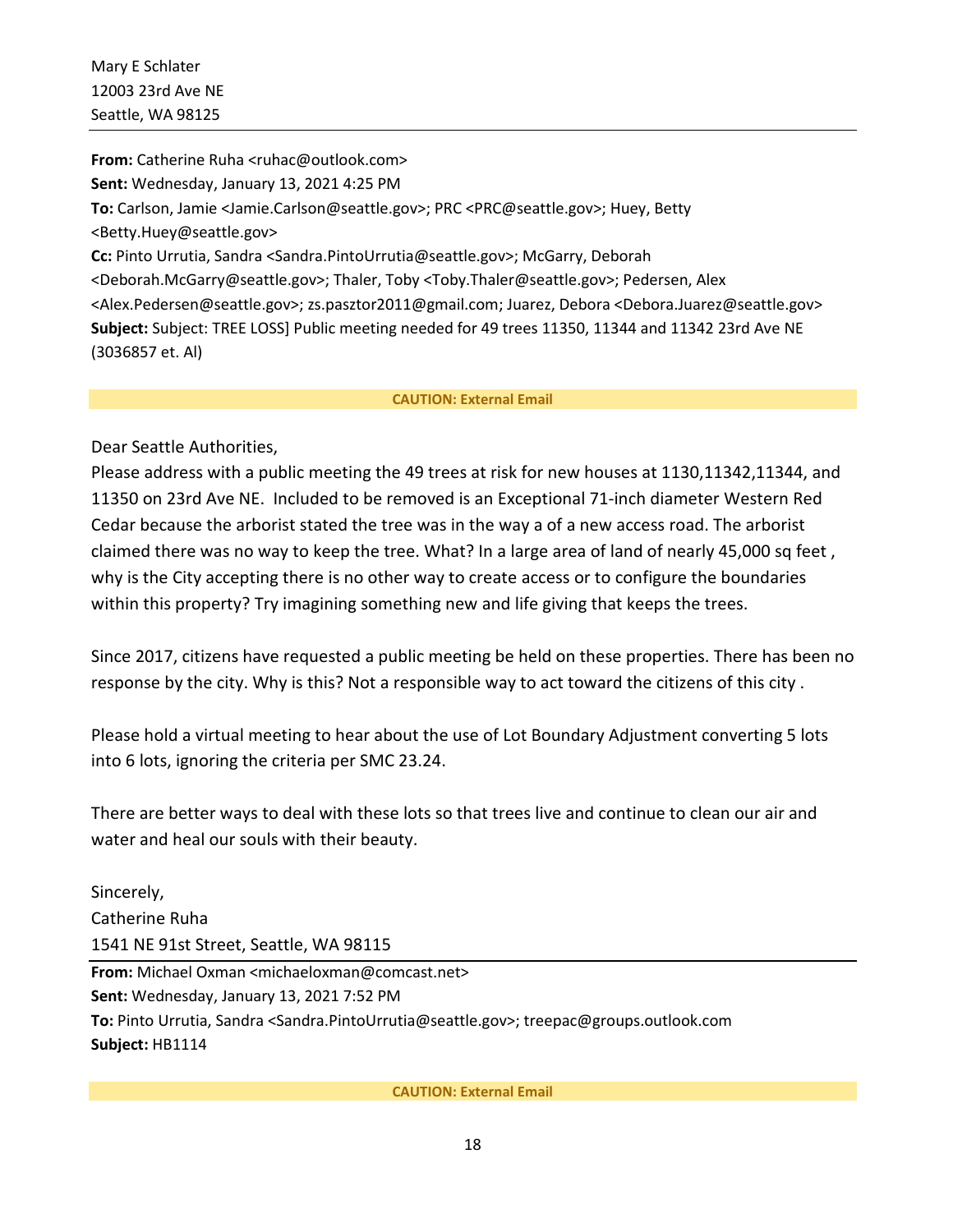HB-1114 Encouraging Heat Island Mitigation Sponsor: Representative Mary Dye, 9th Washington Legislative District **HOUSE BILL 1114**

**State of Washington 67th Legislature 2021 Regular Session**

**By**Representatives Dye and Ramel

Prefiled 01/08/21.Read first time 01/11/21.Referred to Committee on Environment & Energy AN ACT Relating to encouraging utility mitigation of urban heat *island* effects; amending RCW **[35.92.355](http://app.leg.wa.gov/RCW/default.aspx?cite=35.92.355)**, **[35.92.390](http://app.leg.wa.gov/RCW/default.aspx?cite=35.92.390)**, **[54.16.400](http://app.leg.wa.gov/RCW/default.aspx?cite=54.16.400)**, **[80.28.260](http://app.leg.wa.gov/RCW/default.aspx?cite=80.28.260)**, and **[80.28.300](http://app.leg.wa.gov/RCW/default.aspx?cite=80.28.300)**; adding a new section to chapter **[54.16](http://app.leg.wa.gov/RCW/default.aspx?cite=54.16)** RCW; and creating a new section.

BE IT ENACTED BY THE LEGISLATURE OF THE STATE OF WASHINGTON:

NEW SECTION. **Sec. 1.** (1) The legislature acknowledges the scientific consensus that there is a welldocumented problem of urban heat islands. The buildings, roads, and infrastructure that comprise urban environments make cities hotter than surrounding rural areas. Concrete, asphalt, and shingled roofs can get much hotter than vegetated areas, causing surface temperatures in cities to be several degrees hotter in the midday than in rural areas. At night, these same materials release heat more slowly, keeping urban air temperatures higher than overnight temperatures in most rural areas. Cities tend to have fewer trees and less vegetation, resulting in a deficit of shade to keep areas cool. Cities also have more industrial heat sources, including cars and air conditioners.

(2) Cities tend to have many more extremely hot days each year, on average, than nearby rural areas. According to one recent study, over the past 10 years, cities had an average of at least eight more days over 90 degrees Fahrenheit each summer, compared to nearby rural areas. The difference between urban and surrounding rural temperatures is also widening; temperatures have been rising in urban areas faster than in the surrounding rural areas since 1970.

(3) The legislature finds that the phenomenon of urban heat *island* impact is detrimental to several significant and long-standing state policy goals, including the promotion of human health, energy conservation, and preserving the water quality that sustains salmon. It is well understood that higher urban summer temperatures pose serious human health risks and that these health risks are inequitably distributed. Hotter urban summers can lead to increased energy demands to cool buildings, which runs counter to long-standing state policy of promoting energy conservation. Studies have also documented the impact of urban heat islands on the temperature of streams. Streams draining through urban heat islands tend to be hotter than rural and forested streams because of warmer urban air and ground temperatures, paved surfaces, and decreased riparian canopy. Urban infrastructure routes runoff over hot impervious surfaces and through storm drains directly into streams and can lead to rapid, dramatic increases in temperature, which can be lethal for aquatic life.

(4) The legislature recognizes that this problem is a clear and present danger that impacts the environment of our state. The Pacific Northwest, with its reputation for rain and temperate weather, is not immune to urban heat islands. Seattle is among the top 10 cities for most intense urban heat **island** effect, with greater than four degrees Fahrenheit difference between the city and nearby rural areas. Portland, Oregon was among the top 10 cities with the most intense summer nighttime heat *island* over the past 10 years.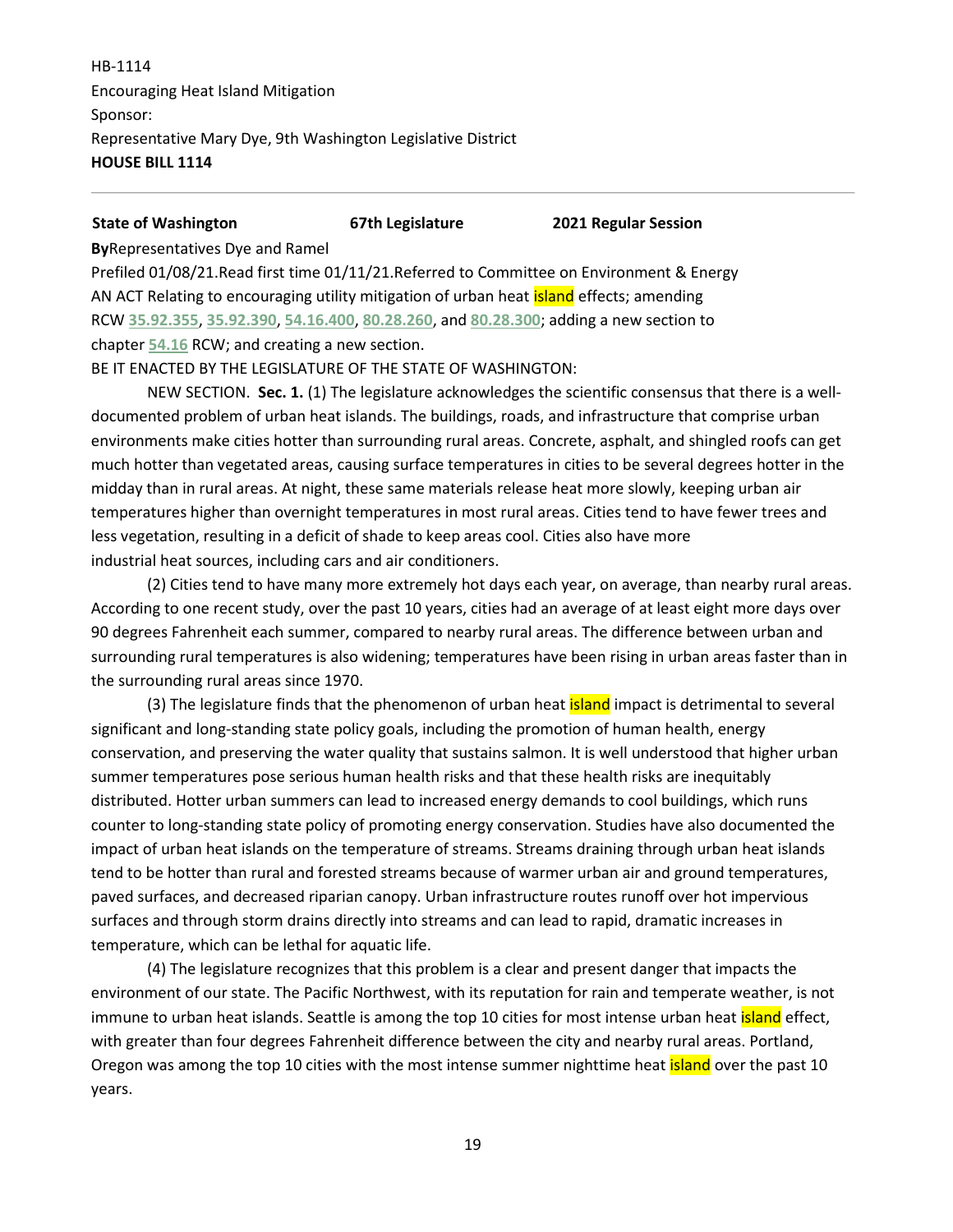(5) The legislature finds that organized shade tree and cool roof programs offered by utilities can reduce the amount of energy required to cool buildings. Energy conservation results in carbon dioxide reduction in areas where fossil fuels are part of the fuel mix that supplies the electricity. Secondary benefits of shade tree and cool roof programs are the mitigation of the urban heat **island** effect. Other nonenergy benefits include improvement in local and regional air quality, enhanced neighborhood aesthetics, and improved property values for program participants.

(6) From the utility perspective, incentives to implement tree planting programs represents a type of demand side management program that has a tangible economic value to the utility. This value can be quantified based on avoided supply costs of energy and capacity during high cost of summer peak load periods, or the decrease in supply costs to the utility due to reduced electrical loads.

(7) From the customers' perspective, these programs save money by reducing average summertime electricity bills. In 2008, researchers showed that the Sacramento municipal utility district tree program reduced summertime electricity bills by an average of \$25.16. Additionally, the utility's commercial cool roof program provided average energy cooling load savings of 20 percent.

(8) In consideration of the environmental, public, and customer benefits, the legislature intends to encourage policies for the state's utilities that will promote shade tree and cool roof programs to facilitate energy conservation and mitigate urban heat island impacts.

**Sec. 2.** RCW **[35.92.355](http://app.leg.wa.gov/RCW/default.aspx?cite=35.92.355)** and 1993 c 204 s 5 are each amended to read as follows:

The conservation of energy in all forms and by every possible means is found and declared to be a public purpose of highest priority. The legislature further finds and declares that all municipal corporations, quasi municipal corporations, and other political subdivisions of the state which are engaged in the generation, sale, or distribution of energy should be granted the authority to develop and carry out programs which will conserve resources, reduce waste, and encourage more efficient use of energy by consumers.

In order to establish the most effective statewide program for energy conservation, the legislature hereby encourages any company, corporation, or association engaged in selling or furnishing utility services to assist their customers in the acquisition and installation of materials and equipment, for compensation or otherwise, for the conservation or more efficient use of energy including, but not limited to, materials and equipment installed as part of a utility cool roof program. The use of appropriate tree plantings for energy conservation is highly encouraged as part of these programs. It is the policy of the state of Washington that any tree planting program engaged in by a municipal utility as part of a broader energy conservation program under this section should accomplish the following:

(1) Reduce the peak-load demand for electricity in residential and commercial business areas during the summer months through direct shading of buildings provided by strategically planted trees;

(2) Reduce wintertime demand for energy in residential areas by blocking cold winds from reaching homes, which lowers interior temperatures and drives heating demand;

(3) Protect public health by removing harmful pollution from the air;

(4) Utilize the natural photosynthetic and transpiration process of trees to lower ambient temperatures and absorb carbon dioxide;

(5) Lower electric bills for residential and commercial business ratepayers by limiting electricity consumption without reducing benefits;

(6) Relieve financial and demand pressure on the utility that stems from large peak-load electricity demand;

(7) Protect water quality and public health by reducing and cooling stormwater runoff and keeping harmful pollutants from entering waterways, with special attention given to waterways vital for the preservation of threatened and endangered salmon;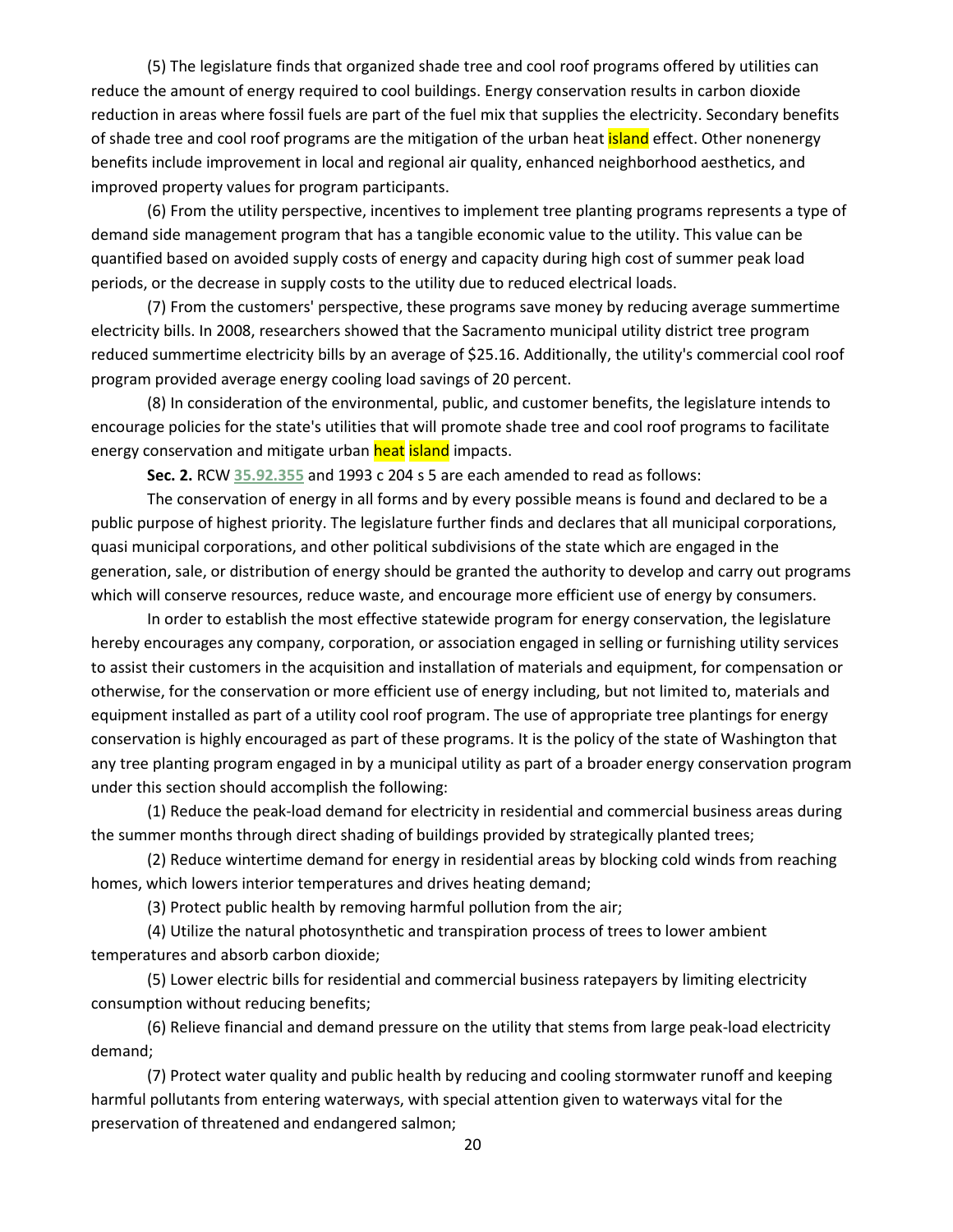(8) Ensure that trees are planted in locations that limit the amount of public funding needed to maintain public and electric infrastructure; and

(9) Measure program performance in terms of the estimated present value benefit per tree planted.

**Sec. 3.** RCW **[35.92.390](http://app.leg.wa.gov/RCW/default.aspx?cite=35.92.390)** and 2008 c 299 s 19 are each amended to read as follows:

(1) Municipal utilities under this chapter are highly encouraged to provide information to their customers regarding landscaping that includes tree planting for energy conservation.

(2)(a) Municipal utilities under this chapter are highly encouraged to request voluntary donations from their customers for the purposes of urban forestry. The request may be in the form of a check-off on the billing statement or other form of request for a voluntary donation.

(b) Voluntary donations collected by municipal utilities under this section may be used by the municipal utility to:

(i) Support the development and implementation of evergreen community ordinances, as that term is defined in RCW **[35.105.010](http://app.leg.wa.gov/RCW/default.aspx?cite=35.105.010)**, for cities, towns, or counties within their service areas; ((or))

(ii) Complete projects consistent with the model evergreen community management plans and ordinances developed under RCW **[35.105.050](http://app.leg.wa.gov/RCW/default.aspx?cite=35.105.050)**; or

(iii) Fund a tree planting program for energy conservation that accomplishes the goals established under RCW **[35.92.355](http://app.leg.wa.gov/RCW/default.aspx?cite=35.92.355)**.

(c) Donations received under this section do not contribute to the gross income of a light and power business or gas distribution business under chapter **[82.16](http://app.leg.wa.gov/RCW/default.aspx?cite=82.16)** RCW.

NEW SECTION. **Sec. 4.** A new section is added to chapter **[54.16](http://app.leg.wa.gov/RCW/default.aspx?cite=54.16)** RCW to read as follows:

The legislature encourages any public utility district to assist their customers in the acquisition and installation of materials and equipment, for compensation or otherwise, for the conservation or more efficient use of energy including, but not limited to, materials and equipment installed as part of a utility cool roof program. The use of appropriate tree plantings for energy conservation is highly encouraged as part of these programs. It is the policy of the state of Washington that any tree planting program engaged in by a public utility district as part of a broader energy conservation program under this chapter should accomplish the following:

(1) Reduce the peak-load demand for electricity in residential and commercial business areas during the summer months through direct shading of buildings provided by strategically planted trees;

(2) Reduce wintertime demand for energy in residential areas by blocking cold winds from reaching homes, which lowers interior temperatures and drives heating demand;

(3) Protect public health by removing harmful pollution from the air;

(4) Utilize the natural photosynthetic and transpiration process of trees to lower ambient temperatures and absorb carbon dioxide;

(5) Lower electric bills for residential and commercial business ratepayers by limiting electricity consumption without reducing benefits;

(6) Relieve financial and demand pressure on the utility that stems from large peak-load electricity demand;

(7) Protect water quality and public health by reducing and cooling stormwater runoff and keeping harmful pollutants from entering waterways, with special attention given to waterways vital for the preservation of threatened and endangered salmon;

(8) Ensure that trees are planted in locations that limit the amount of public funding needed to maintain public and electric infrastructure; and

(9) Measure program performance in terms of the estimated present value benefit per tree planted. **Sec. 5.** RCW **[54.16.400](http://app.leg.wa.gov/RCW/default.aspx?cite=54.16.400)** and 2008 c 299 s 22 are each amended to read as follows: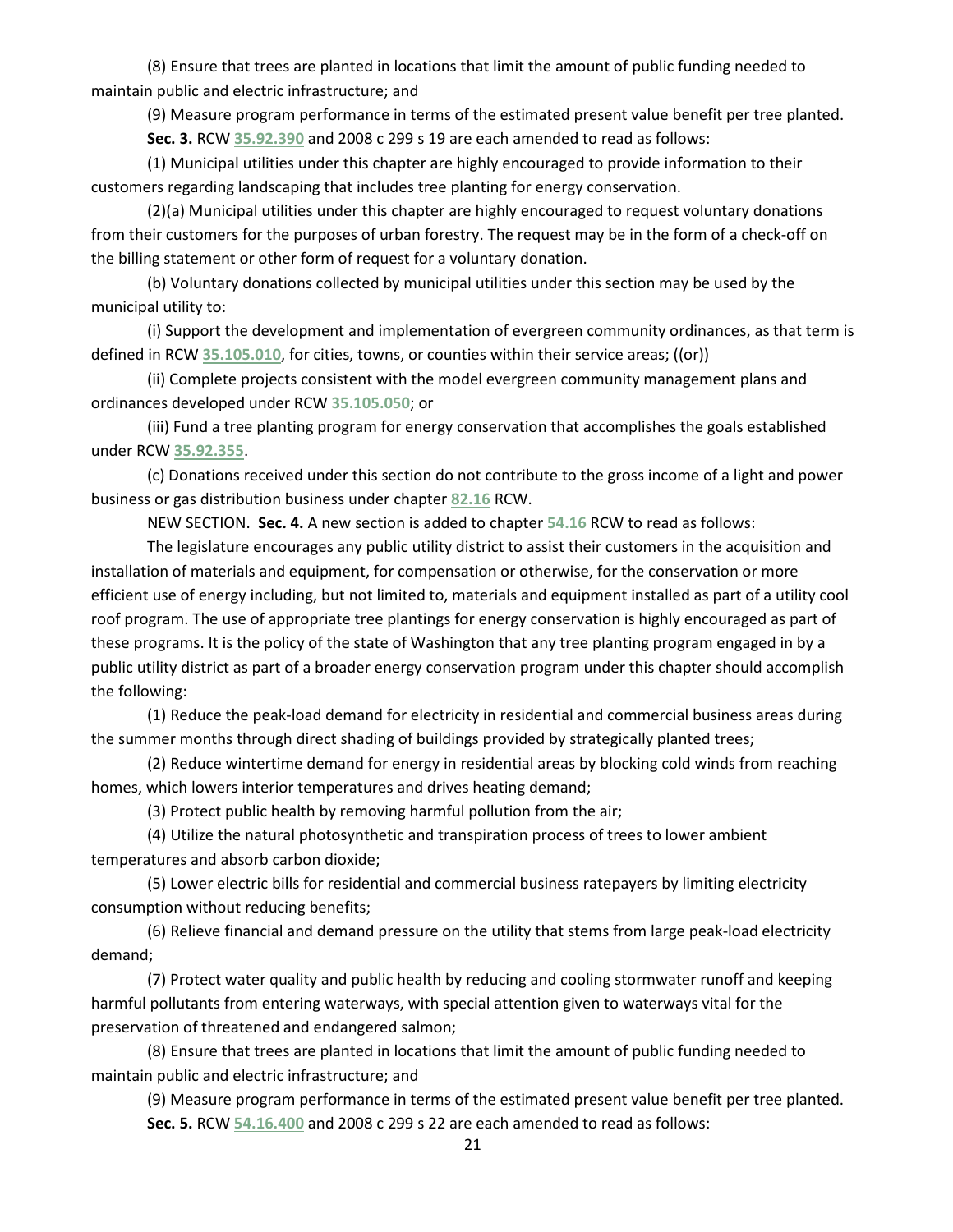(1) Public utility districts may request voluntary donations from their customers for the purposes of urban forestry. The request may be in the form of a check-off on the billing statement or other form of a request for a voluntary donation.

(2) Voluntary donations collected by public utility districts under this section may be used by the public utility district to:

(a) Support the development and implementation of evergreen community ordinances, as that term is defined in RCW **[35.105.010](http://app.leg.wa.gov/RCW/default.aspx?cite=35.105.010)**, for cities, towns, or counties within their service areas; ((or))

(b) Complete projects consistent with the model evergreen community management plans and ordinances developed under RCW **[35.105.050](http://app.leg.wa.gov/RCW/default.aspx?cite=35.105.050)**; or

(c) Fund a tree planting program for energy conservation that accomplishes the goals established under section 4 of this act.

(3) Donations received under this section do not contribute to the gross income of a light and power business or gas distribution business under chapter **[82.16](http://app.leg.wa.gov/RCW/default.aspx?cite=82.16)** RCW.

**Sec. 6.** RCW **[80.28.260](http://app.leg.wa.gov/RCW/default.aspx?cite=80.28.260)** and 1996 c 186 s 520 are each amended to read as follows:

(1) The commission shall adopt a policy allowing an incentive rate of return on investment (((a) for payments made under RCW **[19.27A.035](http://app.leg.wa.gov/RCW/default.aspx?cite=19.27A.035)** and (b))) for programs that improve the efficiency of energy end use if priority is given to senior citizens and low-income citizens in the course of carrying out such programs. The incentive rate of return on investments set forth in this subsection is established by adding an increment of two percent to the rate of return on common equity permitted on the company's other investments.

(2) The commission shall consider and may adopt a policy allowing an incentive rate of return on investment in additional programs to improve the efficiency of energy end use including, but not limited to, tree planting programs and cool roof programs, or other incentive policies to encourage utility investment in such programs. Any tree planting program for which an electrical company seeks an incentive rate of return on investment under this subsection (2) should accomplish the following:

(a) Reduce the peak-load demand for electricity in residential and commercial business areas during the summer months through direct shading of buildings provided by strategically planted trees;

(b) Reduce wintertime demand for energy in residential areas by blocking cold winds from reaching homes, which lowers interior temperatures and drives heating demand;

(c) Protect public health by removing harmful pollution from the air;

(d) Utilize the natural photosynthetic and transpiration process of trees to lower ambient temperatures and absorb carbon dioxide;

(e) Lower electric bills for residential and commercial business ratepayers by limiting electricity consumption without reducing benefits;

(f) Relieve financial and demand pressure on the utility that stems from large peak-load electricity demand;

(g) Protect water quality and public health by reducing and cooling stormwater runoff and keeping harmful pollutants from entering waterways, with special attention given to waterways vital for the preservation of threatened and endangered salmon;

(h) Ensure that trees are planted in locations that limit the amount of public funding needed to maintain public and electric infrastructure; and

(i) Measure program performance in terms of the estimated present value benefit per tree planted.

(3) The commission shall consider and may adopt other policies to protect a company from a reduction of short-term earnings that may be a direct result of utility programs to increase the efficiency of energy use. These policies may include allowing a periodic rate adjustment for investments in end use efficiency or allowing changes in price structure designed to produce additional new revenue.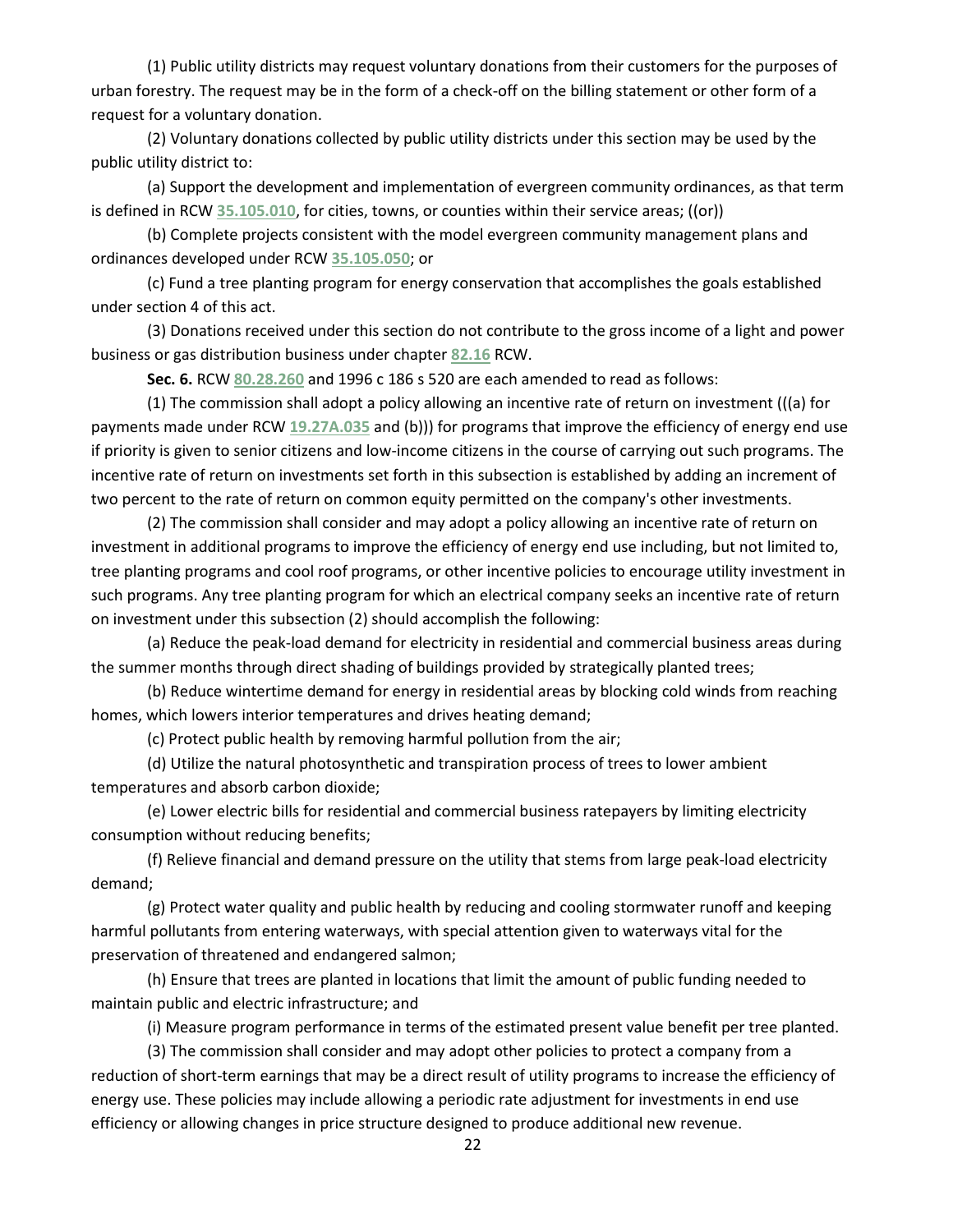**Sec. 7.** RCW **[80.28.300](http://app.leg.wa.gov/RCW/default.aspx?cite=80.28.300)** and 2008 c 299 s 21 are each amended to read as follows:

(1) Gas companies and electrical companies under this chapter are highly encouraged to provide information to their customers regarding landscaping that includes tree planting for energy conservation.

(2)(a) Gas companies and electrical companies under this chapter may request voluntary donations from their customers for the purposes of urban forestry. The request may be in the form of a check-off on the billing statement or other form of a request for a voluntary donation.

(b) Voluntary donations collected by gas companies and electrical companies under this section may be used by the gas companies and electrical companies to:

(i) Support the development and implementation of evergreen community ordinances, as that term is defined in RCW **[35.105.010](http://app.leg.wa.gov/RCW/default.aspx?cite=35.105.010)**, for cities, towns, or counties within their service areas; ((or))

(ii) Complete projects consistent with the model evergreen community management plans and ordinances developed under RCW **[35.105.050](http://app.leg.wa.gov/RCW/default.aspx?cite=35.105.050)**; or

(iii) Fund a tree planting program for energy conservation that accomplishes the goals established under RCW **[80.28.260](http://app.leg.wa.gov/RCW/default.aspx?cite=80.28.260)**(2) (a) through (i).

(c) Donations received under this section do not contribute to the gross income of a light and power business or gas distribution business under chapter **[82.16](http://app.leg.wa.gov/RCW/default.aspx?cite=82.16)** RCW.

**From:** B. Bordas <bebordas@hotmail.com>

**Sent:** Thursday, January 14, 2021 10:10 AM

**To:** Carlson, Jamie <Jamie.Carlson@seattle.gov>; PRC <PRC@seattle.gov>; Huey, Betty

<Betty.Huey@seattle.gov>

**Cc:** Pinto Urrutia, Sandra <Sandra.PintoUrrutia@seattle.gov>; McGarry, Deborah

<Deborah.McGarry@seattle.gov>; Thaler, Toby <Toby.Thaler@seattle.gov>; Pedersen, Alex

<Alex.Pedersen@seattle.gov>; zs.pasztor2011@gmail.com <zs.pasztor2011@gmail.com>; Juarez, Debora <Debora.Juarez@seattle.gov>

**Subject:** TREE LOSS] Public meeting needed for 49 trees 11350, 11344 and 11342 23rd Ave NE (3036857 et. Al

**CAUTION: External Email**

Dear City of Seattle Goverment Officials,

I am writing to request a virtual public meeting be held as soon as possible regarding the proposal to clear cut 49 trees to build several new houses along 23rd Ave NE at 11340,11342,11344, and 11350 .

Included in the clear cutting of the trees is an exceptionally old 71-inch diameter Western Red Cedar. The City arborist stated the tree was in the way of a new access road. The City arborist could not find any other way to keep the tree.

It is also extrememly important and necessary to hear about the proposal to use of Lot Boundary Adjustment converting 5 lots into 6 lots, ignoring the criteria per SMC 23.24.

In a large area of land of nearly 45,000 sq feet, why is the City accepting there is not another way to probe access or to configure the boundaries within?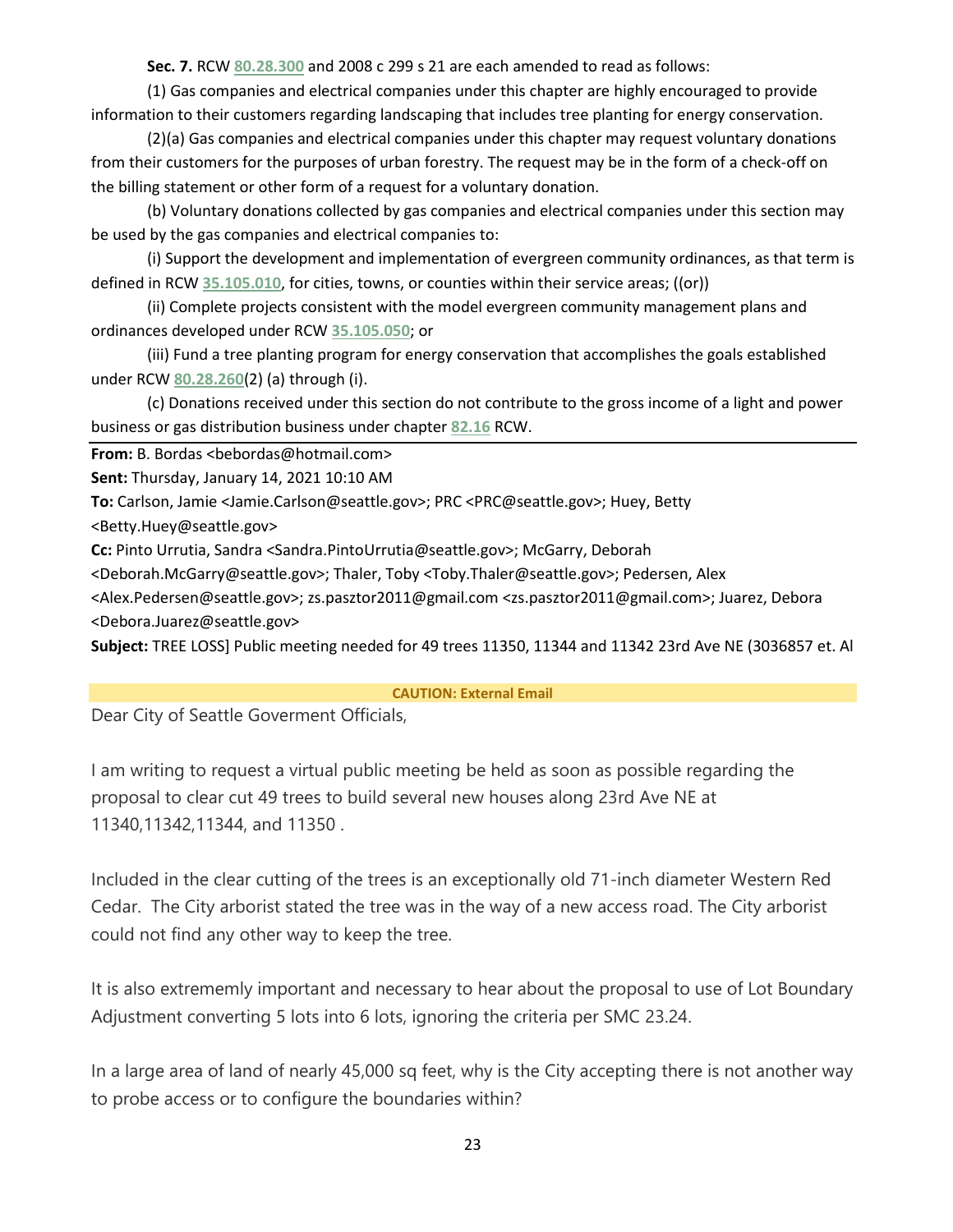A public meeting on a these properties has been requested since 2017 with no response. Please hold a virtual [ublic meeting as soon as possible.

Sincerely,

Bonnie Bordas 2304 NE 115th St. Seattle, WA 98125 [bebordas@hotmail.com](mailto:bebordas@hotmail.com)

Sent from [Mail](https://protect2.fireeye.com/v1/url?k=3a76ed1d-65edd40b-3a76c5ad-8681d5b5fa8e-1dd6cd131fc6c02e&q=1&e=dffb2fa9-7e2f-4397-a5b5-098542e7c258&u=https%3A%2F%2Fgo.microsoft.com%2Ffwlink%2F%3FLinkId%3D550986) for Windows 10

**From:** Wendy Oberlin <info@email.actionnetwork.org> **Sent:** Thursday, January 14, 2021 12:01 PM **To:** Pinto Urrutia, Sandra <Sandra.PintoUrrutia@seattle.gov> **Subject:** Please adopt, with amendments, SDCI's Director's Rule 13-2020

#### **CAUTION: External Email**

Sandra Pinto de Bader,

Please adopt, with the amendments recommended by the Seattle Urban Forestry Commission, SDCI's Director's Rule 13-2020 (Designation of Exceptional and Significant Trees, Tree Protection, Retention, and Tree Removal during land division, including tree service provider requirements).

Seattle must move forward now, without the delay urged by some, in adopting this updated Director's Rule with the amendments propoised below. This process of increasing protection for our urban forest was first proposed by the Seattle City Council 11 years ago and is long overdue.

The following updates as proposed in the draft Director's Rule are great steps forward:

• Reducing the upper threshold on exceptional trees to 24 inches in diameter at standard height (DSH) from 30 inches

• Designating trees 6 inches DSH and larger as protected trees, starting in the platting and short platting process

• Requiring Tree Care Providers to register with the City as the Seattle Dept. of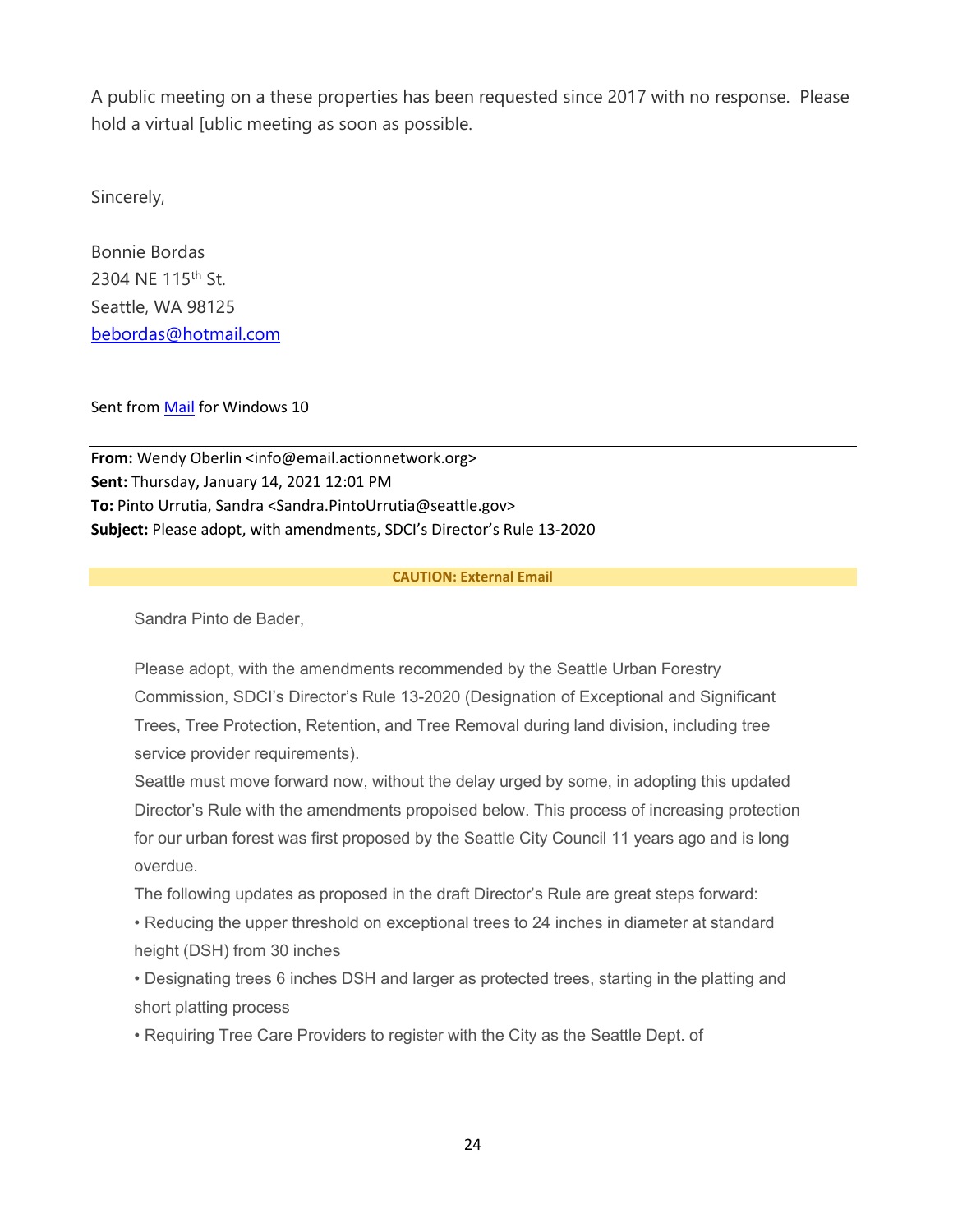Transportation already requires

• Continuing protection of tree groves as exceptional trees, even if a tree is removed from the grove

• Making clear that all exceptional trees removed during development must be replaced per SMC 25.11.090

• Tightening tree removal requirements for exceptional trees as hazard trees The following changes to the draft Director's Rule are needed:

• Change Subject Title to remove words "land division" and replace with "Development" • PURPOSE AND BACKGROUND. add "SMC 23 requires that all trees 6 inches DSH and larger must be indicated on all site plans throughout the platting and sub-platting process, and that projects must be designed to maximize the retention of existing trees. This requirement continues throughout any subsequent development on all lots in all zones in the city."

• SECTION 1. Reduce the number of trees and sizes required to be a tree grove. Kirkland, Woodinville, and Duvall all define a tree grove as "a group of 3 or more significant trees with overlapping or touching crowns." Include street trees in groves.

• Add "Significant trees may become exceptional as they grow in size. They are future replacements in the urban forest for exceptional trees when they die. Development projects must be designed to maximize the retention of both exceptional and significant trees to maintain a diversity of tree species and ages."

• Add "All replacement trees regardless of size are protected trees and can't be removed."

• SECTION 2. Change the heading to "TREE PROTECTION". Remove references to "Exceptional Trees" only and change to "Trees". e.g., change "Exceptional Tree Protection Areas" to "Tree Protection Areas".

• SECTION 4. Add "The Director shall have the authority to allow replacement trees on both public and private property to meet the goals and objectives of race and social justice under Seattle's Equity and Environment Initiative."

• Under SMC 25.11.090 the Director has the authority to require "one or more trees" to be planted as replacement trees for removed exceptional trees during development. The number of trees required should increase with the size of the tree removed, with a goal to achieve equivalent canopy area and volume in 25 years. Any in-lieu fee must also rise as the size of the removed tree increases. The city can not wait 80 years to replace an 80-year-old western red cedar tree and expect to maintain its canopy goals as large exceptional trees are removed during development.

• SECTION 5. SEPA requirements under SMC 25.05.675 N are for protecting special habitats

25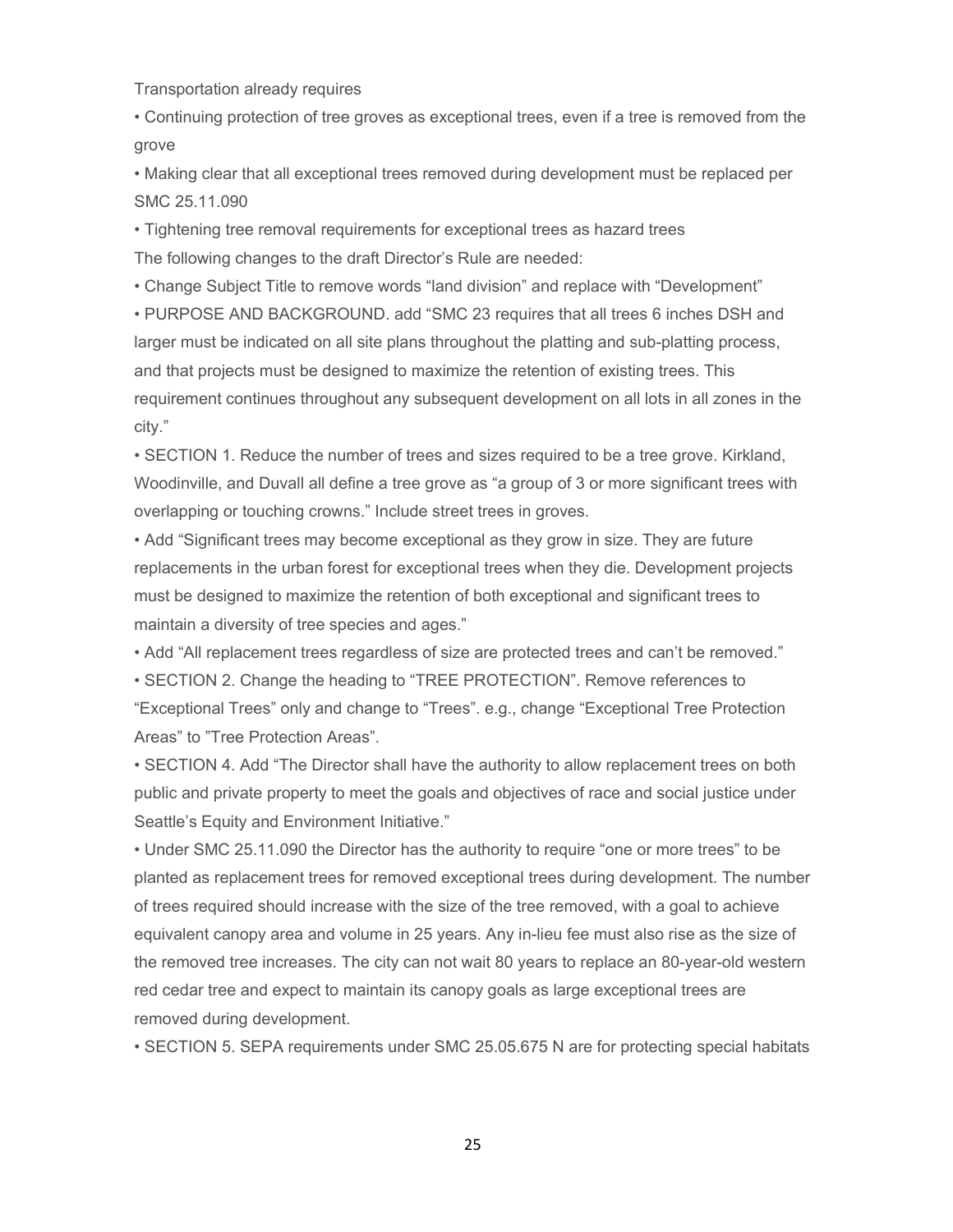and need to be considered at the beginning of the development process. The language of this SEPA code section should be included in the Director's Rule to be certain that the code is complied with.

• SECTION 6. SDCI should adopt SDOT's registration process and requirements to assist Tree Care Providers in complying with city code and regulations. Reduce the number of citations that will remove a Tree Care Provider from being registered with the city to no more than 2 per year. Require annual registration same as Seattle business licenses require. Require that Tree Care Provider companies have a WA State contractor's license to ensure they have workers' compensation. Require they have a certificate of insurance that lists the city as an additional insured so the city cannot be sued. Require that all jobs either have a certified arborist on the work site or that they have visited the site and officially sign off on the specific work being done.

Thank you for protecting our urban forest.

I live in a community with some of the few remaining exceptional trees! I worry daily that they will be taken down leaving our bird and animal populations without shelter. In a time of climate crisis we should be working to save all of these air filtering giants! And planting more trees everywhere. Please delay not longer. The earth depends on you to do all you can to keep our city more livable.

Wendy Oberlin

Wendy Oberlin [wendy.oberlin@gmail.com](mailto:wendy.oberlin@gmail.com) 4015 Wallingford Ave N Seattle, Washington 98103

**From:** Suzanne Grant <suzgrant206@gmail.com>

**Sent:** Thursday, January 14, 2021 12:03 PM

**Cc:** Carlson, Jamie <Jamie.Carlson@seattle.gov>; PRC <PRC@seattle.gov>; DOT\_LA <DOT\_LA@seattle.gov>; Huey, Betty <Betty.Huey@seattle.gov>; Pinto Urrutia, Sandra <Sandra.PintoUrrutia@seattle.gov>; McGarry, Deborah <Deborah.McGarry@seattle.gov>; Thaler, Toby <Toby.Thaler@seattle.gov>;

alex.petersen@seattle.gov; zs.pasztor2011@gmail.com; Juarez, Debora <Debora.Juarez@seattle.gov>; David Moehring <dmoehring@consultant.com>

**Subject:** Re: [TREE LOSS] Public meeting needed for 49 trees 11350, 11344 and 11342 23rd Ave NE (3036857 et. Al)

**CAUTION: External Email**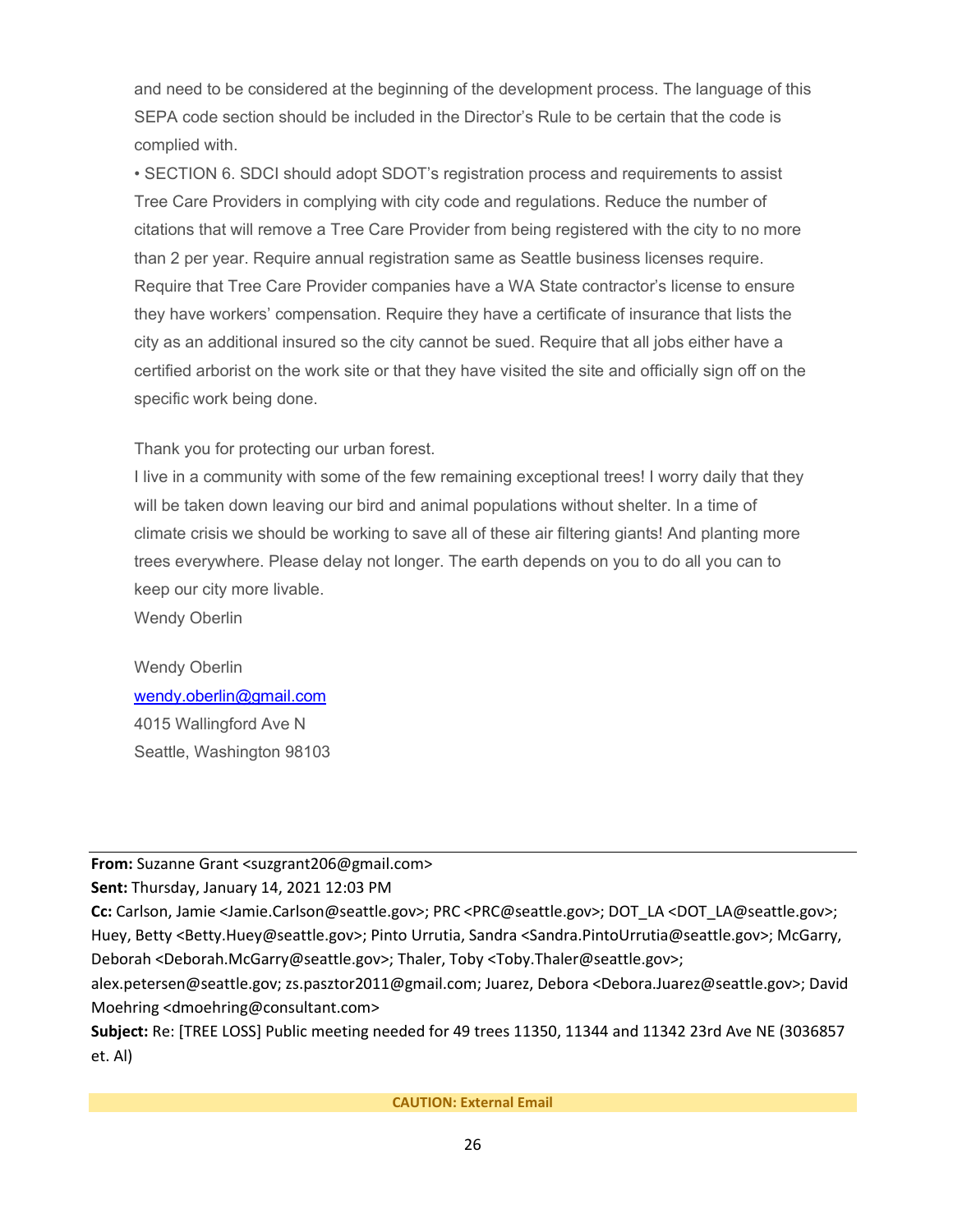Dear Seattle authorities having jurisdiction to clear-cutting trees from properties,

This clear cutting of our mature trees in Seattle MUST STOP! Have you no care for the damage that we are doing in regards to climate change in our once Emerald City?

Please address with a public meeting 49 trees at risk for new houses at 11340, 11342, 11344 and 11350+ 23rd Ave NE. Included to be removed is an Exceptional **71-inch diameter (DBH) Western Red Cedar** because the arborist stated the tree was in the way of a new access road and the arborist could not find any other way to keep the tree. In a large area of land of nearly 45,000 sq feet, is the City is accepting there is no other way to provide access or to configure the boundaries within?

The Department, the city's arborist, the owner, the owner's architect, and the owner's arborist has not demonstrated what lot boundary configurations along with proposed access would meet the criteria to maximize the retention of existing trees. A public meeting is therefore necessary... some three years after the initial request has been made.

With prior requests from 2017 and 2018, please do not delay any further and provide a virtual public meeting regarding the use of a Lot Boundary Adjustment converting 5 lots created by short plot #8806691 (March 1990) into 6 lots... and totally ignoring the criteria per SMC 23.24.

At a very minimum, in addition to the public meeting, tree protection and signage including penalties should be set in place around all trees (if any) that are currently assumed to remain through demolition and forthcoming construction permits. An assessment of natural habitats has been offered in public comments. Wildlife habitats are at risk.

| 6808941-<br><u> DM</u>     | Demolish rear existing single family residence,<br>subject to field inspection, STFI., | $\vert$ Demolition $\vert$ 11/4/2020 $\vert$ \$0 $\vert$ SEATTLE $\vert$ |  |  |
|----------------------------|----------------------------------------------------------------------------------------|--------------------------------------------------------------------------|--|--|
| $ 6777162 -$<br><u> DM</u> | Demolish existing structures, subject to field<br>inspection (STFI).,                  | $ $ Demolition $ 11/2/2020 $ $\zeta$ 0 $ $ SEATTLE $ $                   |  |  |

=========================================== December 28, 2020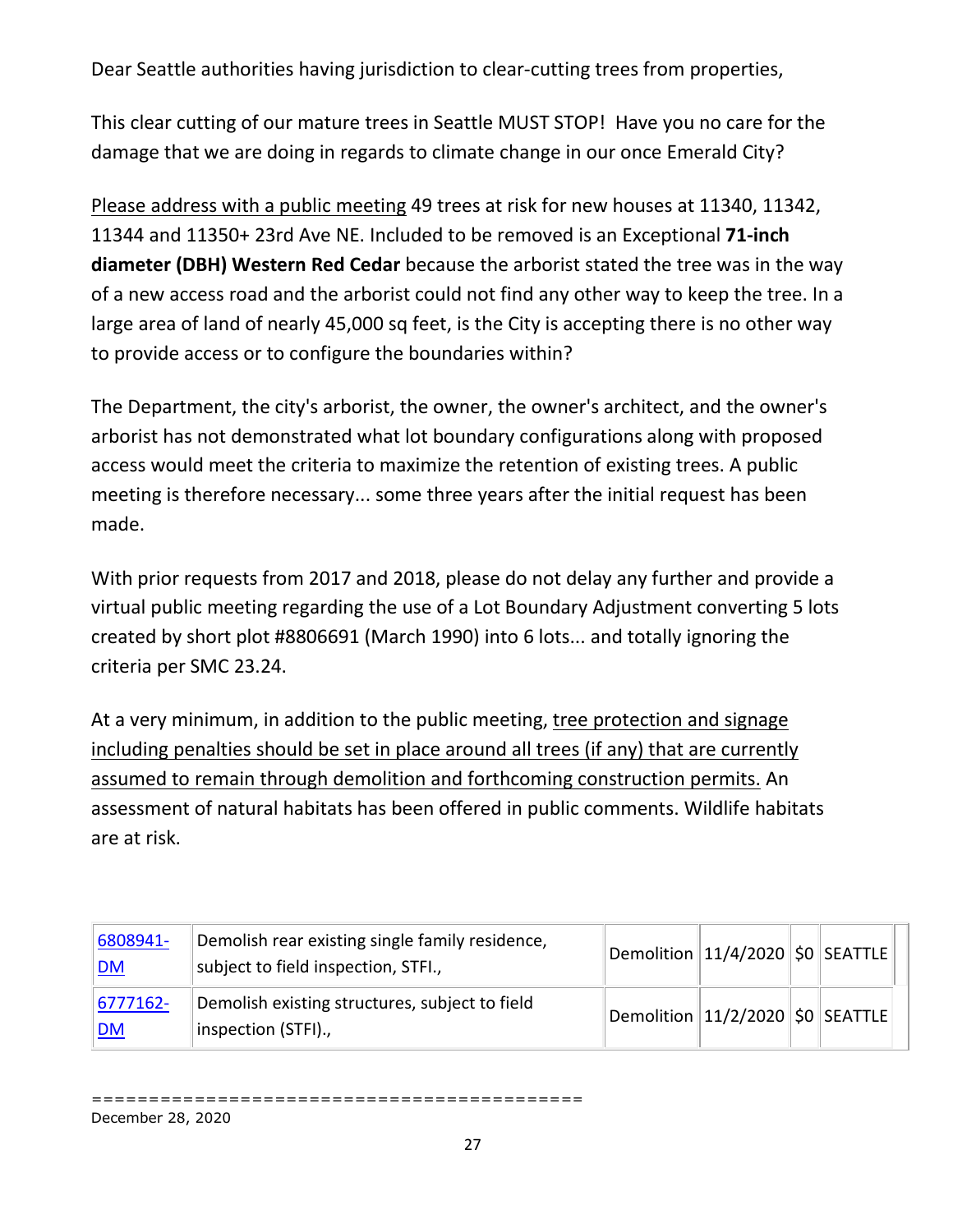JULIE LEDOUX SEATTLE PERMITS & PLANNING LLC 21004 44TH DR NE ARLINGTON, WA 98223

Re: SDCI #3036857-LU – 11350 23RD AVE NE

Dear JULIE LEDOUX,

Your Lot Boundary Adjustment (LBA) has been examined for consistency with all applicable criteria and is approved. This approval is a final land use decision under the Land Use Petition Act and expires 3 years from the date of this letter. Final LBA recording documents must reflect any issues the Department identified during its review of the application. After submitting the final recording documents to the Department for its review, you will be notified by a Routing Coordinator of any project fees that remain owing and must be paid before the LBA is recorded with King County Recorder.

Instructions are attached for preparing and submitting final recording documents, paying any outstanding project fees, recording the final documents, and securing issuance of your LBA permit. The LBA permit will be issued after the final recording documents have been submitted for Department review, any outstanding project fees have been paid, and the final documents have been recorded.

Thank you, Jamie Carlson [Email: Jamie.Carlson@seattle.gov](mailto:Jamie.Carlson@seattle.gov) Phone: 206-684-8850 Land Use Planner

| <b>Document</b>                            | <b>Size</b> | Date | Record #            | <b>Record Type</b>                               |
|--------------------------------------------|-------------|------|---------------------|--------------------------------------------------|
| Plan Set - Land Use                        | 956 KB      |      | 12/30/20 3036857-LU | <b>Master Use Permit</b>                         |
| <b>LBA Determination Letter</b>            | 139 KB      |      | 12/28/20 3036857-LU | Master Use Permit                                |
| <b>Correction Response Cycle3</b>          | 396 KB      |      |                     | 12/21/20 3036857-LU-003 Upload Documents         |
| <b>Correction Response Cycle3</b>          | 404 KB      |      |                     | 12/21/20 3036857-LU-003 Upload Documents         |
| Plan Set - Land Use Cycle3                 |             |      |                     | 1338 KB 12/21/20 3036857-LU-003 Upload Documents |
| <b>Correction Letter-Land Use-Cycle2</b>   | 360 KB      |      | 11/25/20 3036857-LU | Master Use Permit                                |
| <b>Correction Response Cycle2</b>          | 367 KB      |      |                     | 11/03/20 3036857-LU-002 Upload Documents         |
| <b>Correction Response Cycle2</b>          | 176 KB      |      |                     | 11/03/20 3036857-LU-002 Upload Documents         |
| <b>Correction Response Cycle2</b>          | 196 KB      |      |                     | 11/03/20 3036857-LU-002 Upload Documents         |
| Plan Set - Land Use Cycle2                 |             |      |                     | 1338 KB 11/03/20 3036857-LU-002 Upload Documents |
| Correction Letter-Addressing-Cycle1 180 KB |             |      | 09/30/20 3036857-LU | Master Use Permit                                |
| <b>Correction Letter-Land Use-Cycle1</b>   | 360 KB      |      | 08/20/20 3036857-LU | Master Use Permit                                |
| <b>Correction Letter-Zoning-Cycle1</b>     | 168 KB      |      | 08/20/20 3036857-LU | Master Use Permit                                |
| <b>Record Snapshot</b>                     | 213 KB      |      | 07/31/20 3036857-LU | <b>Master Use Permit</b>                         |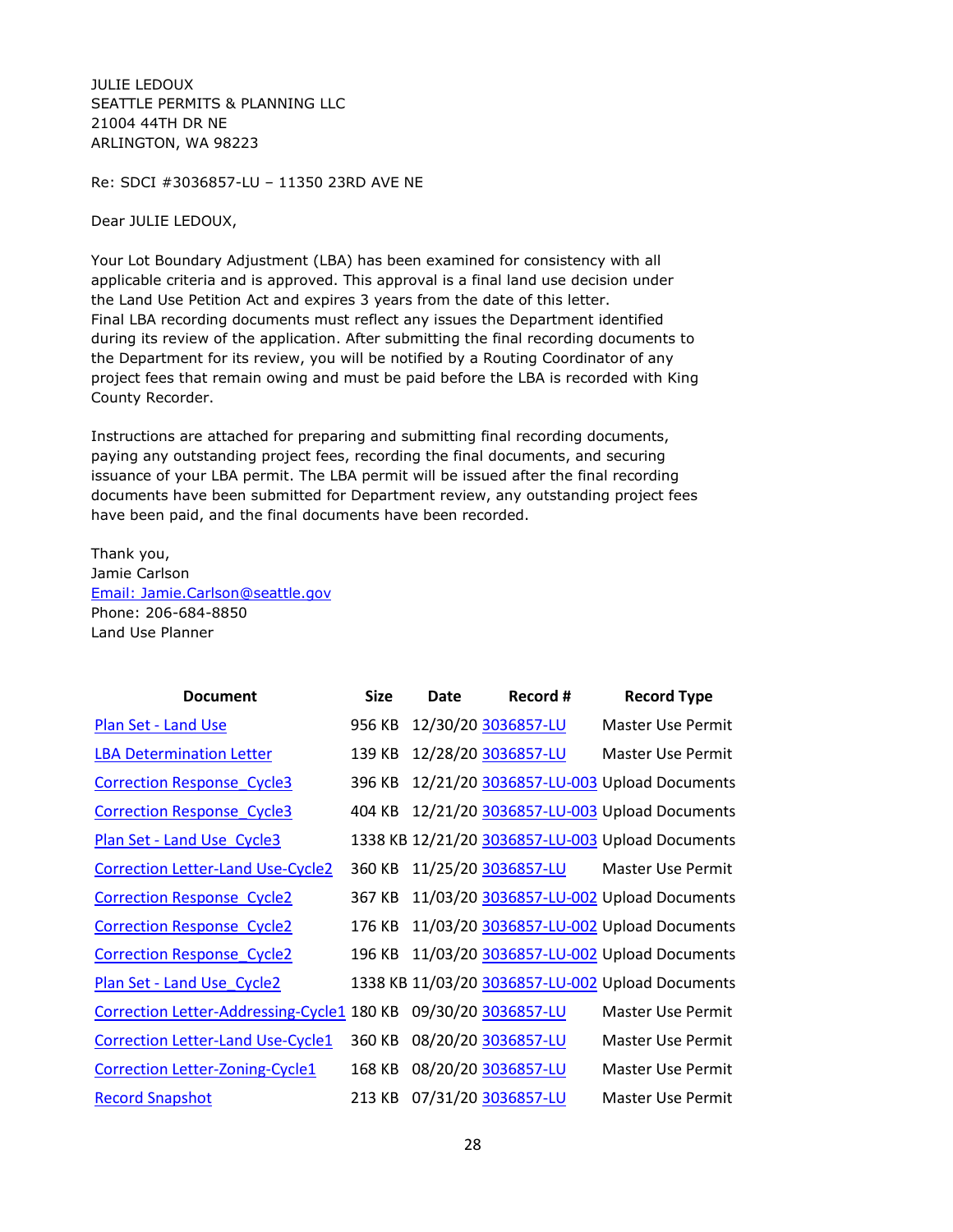**Document Size Date Record # Record Type** [Arborist Report](http://web6.seattle.gov/dpd/edms/GetDocument.aspx?id=5729963) 3 MB 07/29/20 [3036857-LU-001 A](https://protect2.fireeye.com/v1/url?k=d4d779a0-8b4c4097-d4d75110-86ab8bdaf1e2-6c49550d282488ae&q=1&e=4751b7f9-c49c-4711-abee-738c6988d930&u=https%3A%2F%2Fcosaccela.seattle.gov%2Fportal%2Fcustomize%2Flinktorecord.aspx%3FaltId%3D3036857-LU-001)pplication Intake

# **50+ Public meeting requests from 2017 and 2018:**

| Public Comment: Songer 09/06/2018 47 KB |              | 09/07/18 3028516-LU Master Use Permit |
|-----------------------------------------|--------------|---------------------------------------|
| <b>Preliminary Assessment Report</b>    | <b>70 KB</b> | 04/28/18 3026308-LU Master Use Permit |
| <b>Public Comment</b>                   | 53 KB        | 09/26/17 3028516-LU Master Use Permit |
| <b>Public Comment</b>                   | <b>12 KB</b> | 09/20/17 3028516-LU Master Use Permit |
| <b>Public Comment</b>                   | 35 KB        | 09/20/17 3028516-LU Master Use Permit |
| <b>Public Comment</b>                   | 36 KB        | 09/20/17 3028516-LU Master Use Permit |
| <b>Public Comment</b>                   | <b>56 KB</b> | 09/20/17 3028516-LU Master Use Permit |
| <b>Public Comment</b>                   | 55 KB        | 09/20/17 3028516-LU Master Use Permit |
| <b>Public Comment</b>                   | 12 KB        | 09/20/17 3028516-LU Master Use Permit |
| <b>Public Comment</b>                   | <b>12 KB</b> | 09/20/17 3028516-LU Master Use Permit |
| <b>Public Comment</b>                   | <b>12 KB</b> | 09/20/17 3028516-LU Master Use Permit |
| <b>Public Comment</b>                   | 34 KB        | 09/20/17 3028516-LU Master Use Permit |
| <b>Public Comment</b>                   | 13 KB        | 09/20/17 3028516-LU Master Use Permit |
| <b>Public Comment</b>                   | 13 KB        | 09/20/17 3028516-LU Master Use Permit |
| <b>Public Comment</b>                   | <b>12 KB</b> | 09/20/17 3028516-LU Master Use Permit |
| <b>Public Comment</b>                   | <b>12 KB</b> | 09/20/17 3028516-LU Master Use Permit |
| <b>Public Comment</b>                   | <b>12 KB</b> | 09/20/17 3028516-LU Master Use Permit |
| <b>Public Comment</b>                   | <b>12 KB</b> | 09/20/17 3028516-LU Master Use Permit |
| <b>Public Comment</b>                   | 12 KB        | 09/20/17 3028516-LU Master Use Permit |
| <b>Public Comment</b>                   | 36 KB        | 09/20/17 3028516-LU Master Use Permit |
| <b>Public Comment</b>                   | 13 KB        | 09/20/17 3028516-LU Master Use Permit |
| <b>Public Comment</b>                   | 12 KB        | 09/20/17 3028516-LU Master Use Permit |
| <b>Public Comment</b>                   | 35 KB        | 09/20/17 3028516-LU Master Use Permit |
| <b>Public Comment</b>                   | 12 KB        | 09/20/17 3028516-LU Master Use Permit |
| <b>Public Comment</b>                   | 12 KB        | 09/20/17 3028516-LU Master Use Permit |
| <b>Public Comment</b>                   | <b>12 KB</b> | 09/20/17 3028516-LU Master Use Permit |
| <b>Public Comment</b>                   | 36 KB        | 09/20/17 3028516-LU Master Use Permit |
| <b>Public Comment</b>                   | 57 KB        | 09/19/17 3028516-LU Master Use Permit |
| <b>Public Comment</b>                   | 13 KB        | 09/19/17 3028516-LU Master Use Permit |
| <b>Public Comment</b>                   | 19 MB        | 09/19/17 3028516-LU Master Use Permit |
| <b>Public Comment</b>                   | <b>14 KB</b> | 09/19/17 3028516-LU Master Use Permit |
| <b>Public Comment</b>                   | 37 KB        | 09/19/17 3028516-LU Master Use Permit |
| <b>Public Comment</b>                   | 12 KB        | 09/19/17 3028516-LU Master Use Permit |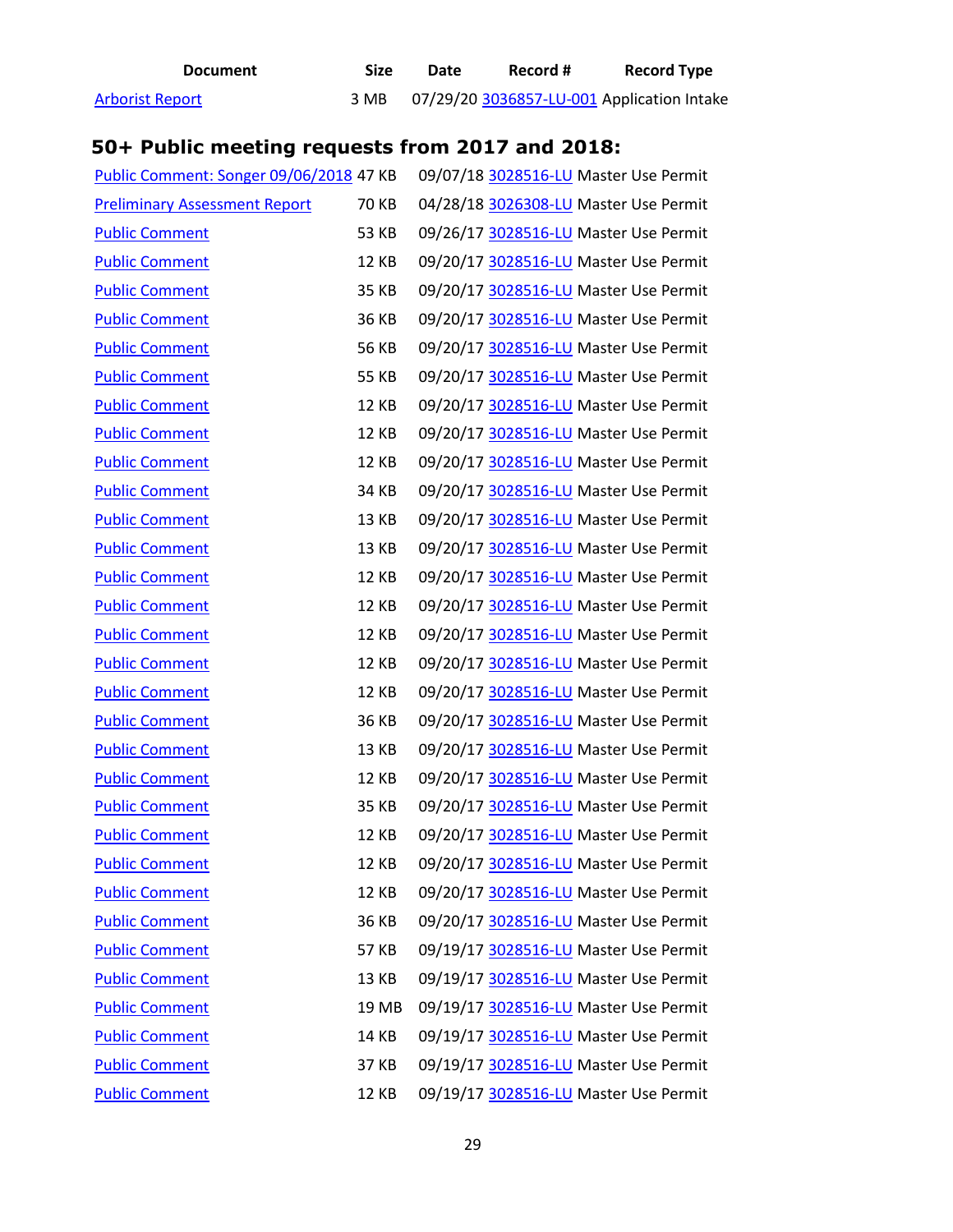| <b>Public Comment</b> | <b>13 KB</b> | 09/19/17 3028516-LU Master Use Permit         |
|-----------------------|--------------|-----------------------------------------------|
| <b>Public Comment</b> | <b>38 KB</b> | 09/19/17 3028516-LU Master Use Permit         |
| <b>Public Comment</b> | 37 KB        | 09/19/17 3028516-LU Master Use Permit         |
| <b>Public Comment</b> | 14 KB        | 09/19/17 3028516-LU Master Use Permit         |
| <b>Public Comment</b> | 13 KB        | 09/19/17 3028516-LU Master Use Permit         |
| <b>Public Comment</b> |              | 1962 KB 09/19/17 3028516-LU Master Use Permit |
| <b>Public Comment</b> | <b>13 KB</b> | 09/19/17 3028516-LU Master Use Permit         |
| <b>Public Comment</b> | 14 KB        | 09/19/17 3028516-LU Master Use Permit         |
| <b>Public Comment</b> | 89 KB        | 09/18/17 3028516-LU Master Use Permit         |
| <b>Public Comment</b> | 35 KB        | 09/18/17 3028516-LU Master Use Permit         |
| <b>Public Comment</b> | 13 KB        | 09/18/17 3028516-LU Master Use Permit         |
| <b>Public Comment</b> | <b>12 KB</b> | 09/18/17 3028516-LU Master Use Permit         |
| <b>Public Comment</b> | 15 KB        | 09/18/17 3028516-LU Master Use Permit         |
| <b>Public Comment</b> | 13 KB        | 09/18/17 3028516-LU Master Use Permit         |
| <b>Public Comment</b> | 4 MB         | 09/14/17 3028516-LU Master Use Permit         |
| <b>Public Comment</b> | 117 KB       | 09/14/17 3028516-LU Master Use Permit         |
| <b>Public Comment</b> | 43 KB        | 09/14/17 3028516-LU Master Use Permit         |
| <b>Public Comment</b> | 159 KB       | 09/12/17 3028516-LU Master Use Permit         |
| <b>Public Comment</b> | <b>40 KB</b> | 09/11/17 3028516-LU Master Use Permit         |
| <b>Public Comment</b> | <b>38 KB</b> | 09/06/17 3028516-LU Master Use Permit         |
| <b>Public Comment</b> | 36 KB        | 09/05/17 3028516-LU Master Use Permit         |
| <b>Public Comment</b> | 33 KB        | 09/05/17 3028516-LU Master Use Permit         |
| <b>Public Comment</b> | 117 KB       | 09/05/17 3028516-LU Master Use Permit         |
| <b>Public Comment</b> | 2 MB         | 09/05/17 3028516-LU Master Use Permit         |
| <b>Public Comment</b> | 19 KB        | 09/05/17 3028516-LU Master Use Permit         |
| <b>Public Comment</b> | 333 KB       | 09/01/17 3028516-LU Master Use Permit         |
| <b>Public Comment</b> | <b>51 KB</b> | 09/01/17 3028516-LU Master Use Permit         |
| <b>Public Comment</b> | 51 KB        | 09/01/17 3028516-LU Master Use Permit         |
| <b>Public Comment</b> | 47 KB        | 08/30/17 3028516-LU Master Use Permit         |
| <b>Public Comment</b> | 28 KB        | 08/28/17 3028516-LU Master Use Permit         |
| <b>Public Comment</b> | 45 KB        | 08/28/17 3028516-LU Master Use Permit         |

--

**From:** Kari Lonczak <info@email.actionnetwork.org> **Sent:** Thursday, January 14, 2021 1:52 PM **To:** Pinto Urrutia, Sandra <Sandra.PintoUrrutia@seattle.gov> **Subject:** Please adopt, with amendments, SDCI's Director's Rule 13-2020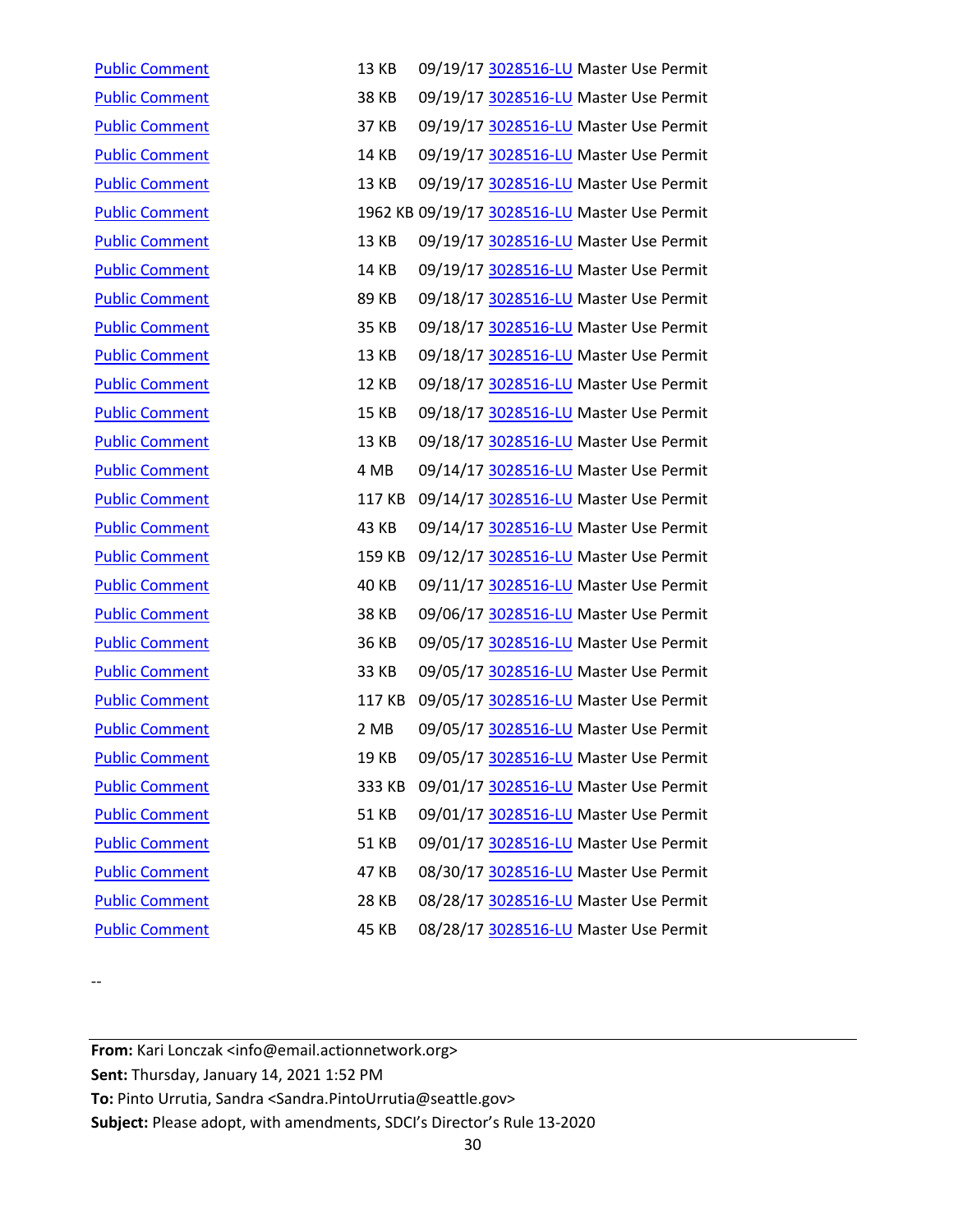Sandra Pinto de Bader,

Hello,

Please adopt, with the amendments recommended by the Seattle Urban Forestry Commission, SDCI's Director's Rule 13-2020 (Designation of Exceptional and Significant Trees, Tree Protection, Retention, and Tree Removal during land division, including tree service provider requirements).

Seattle must move forward now, without the delay urged by some, in adopting this updated Director's Rule with the amendments proposed below. This process of increasing protection for our urban forest was first proposed by the Seattle City Council 11 years ago and is long overdue.

The following updates as proposed in the draft Director's Rule are great steps forward:

• Reducing the upper threshold on exceptional trees to 24 inches in diameter at standard height (DSH) from 30 inches

• Designating trees 6 inches DSH and larger as protected trees, starting in the platting and short platting process

• Requiring Tree Care Providers to register with the City as the Seattle Dept. of

Transportation already requires

• Continuing protection of tree groves as exceptional trees, even if a tree is removed from the grove

• Making clear that all exceptional trees removed during development must be replaced per SMC 25.11.090

• Tightening tree removal requirements for exceptional trees as hazard trees The following changes to the draft Director's Rule are needed:

• Change Subject Title to remove words "land division" and replace with "Development" • PURPOSE AND BACKGROUND. add "SMC 23 requires that all trees 6 inches DSH and larger must be indicated on all site plans throughout the platting and sub-platting process, and that projects must be designed to maximize the retention of existing trees. This requirement continues throughout any subsequent development on all lots in all zones in the city."

• SECTION 1. Reduce the number of trees and sizes required to be a tree grove. Kirkland,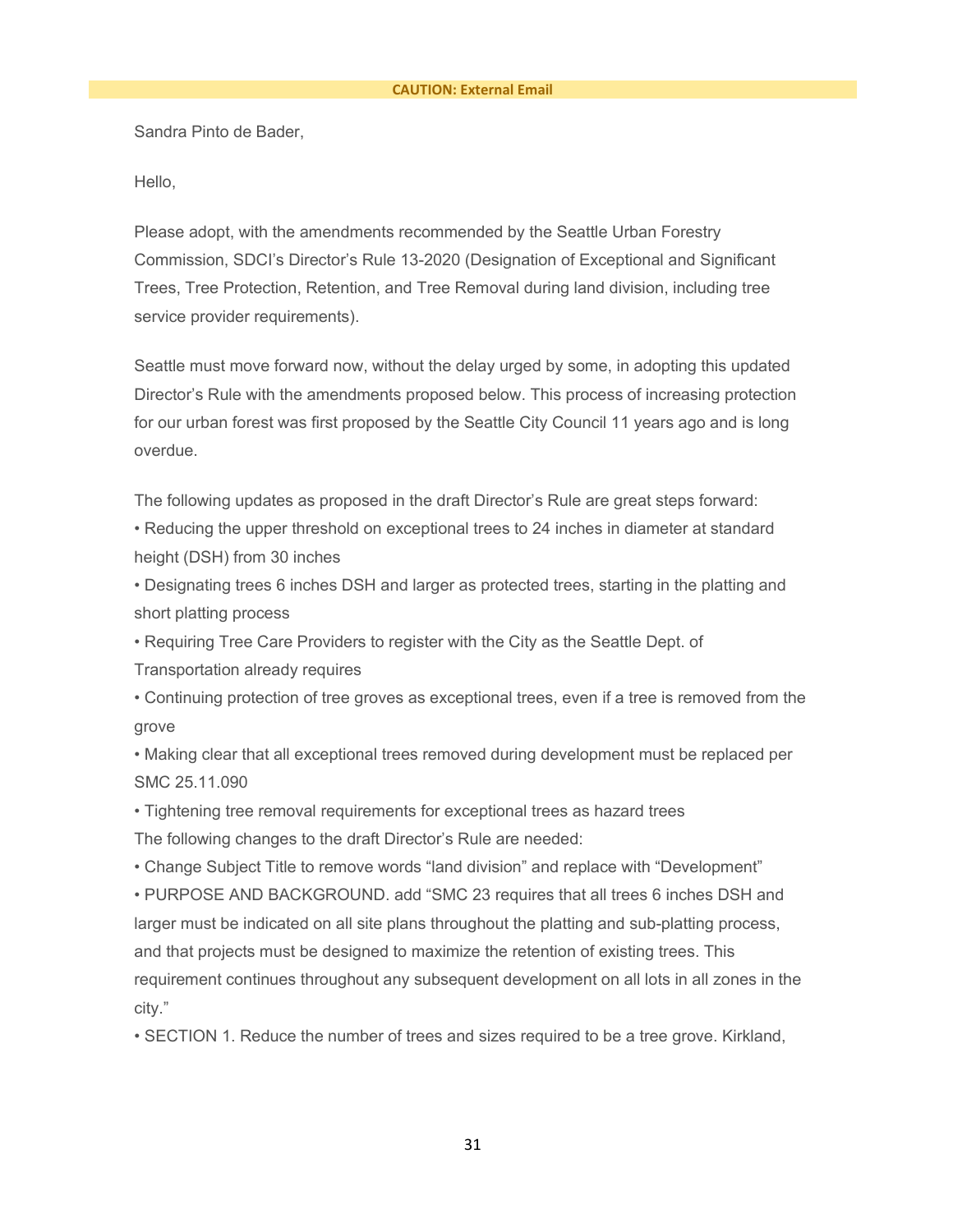Woodinville, and Duvall all define a tree grove as "a group of 3 or more significant trees with overlapping or touching crowns." Include street trees in groves.

• Add "Significant trees may become exceptional as they grow in size. They are future replacements in the urban forest for exceptional trees when they die. Development projects must be designed to maximize the retention of both exceptional and significant trees to maintain a diversity of tree species and ages."

• Add "All replacement trees regardless of size are protected trees and can't be removed."

• SECTION 2. Change the heading to "TREE PROTECTION". Remove references to "Exceptional Trees" only and change to "Trees". e.g., change "Exceptional Tree Protection Areas" to "Tree Protection Areas".

• SECTION 4. Add "The Director shall have the authority to allow replacement trees on both public and private property to meet the goals and objectives of race and social justice under Seattle's Equity and Environment Initiative."

• Under SMC 25.11.090 the Director has the authority to require "one or more trees" to be planted as replacement trees for removed exceptional trees during development. The number of trees required should increase with the size of the tree removed, with a goal to achieve equivalent canopy area and volume in 25 years. Any in-lieu fee must also rise as the size of the removed tree increases. The city can not wait 80 years to replace an 80-year-old western red cedar tree and expect to maintain its canopy goals as large exceptional trees are removed during development.

• SECTION 5. SEPA requirements under SMC 25.05.675 N are for protecting special habitats and need to be considered at the beginning of the development process. The language of this SEPA code section should be included in the Director's Rule to be certain that the code is complied with.

• SECTION 6. SDCI should adopt SDOT's registration process and requirements to assist Tree Care Providers in complying with city code and regulations. Reduce the number of citations that will remove a Tree Care Provider from being registered with the city to no more than 2 per year. Require annual registration same as Seattle business licenses require. Require that Tree Care Provider companies have a WA State contractor's license to ensure they have workers' compensation. Require they have a certificate of insurance that lists the city as an additional insured so the city cannot be sued. Require that all jobs either have a certified arborist on the work site or that they have visited the site and officially sign off on the specific work being done.

32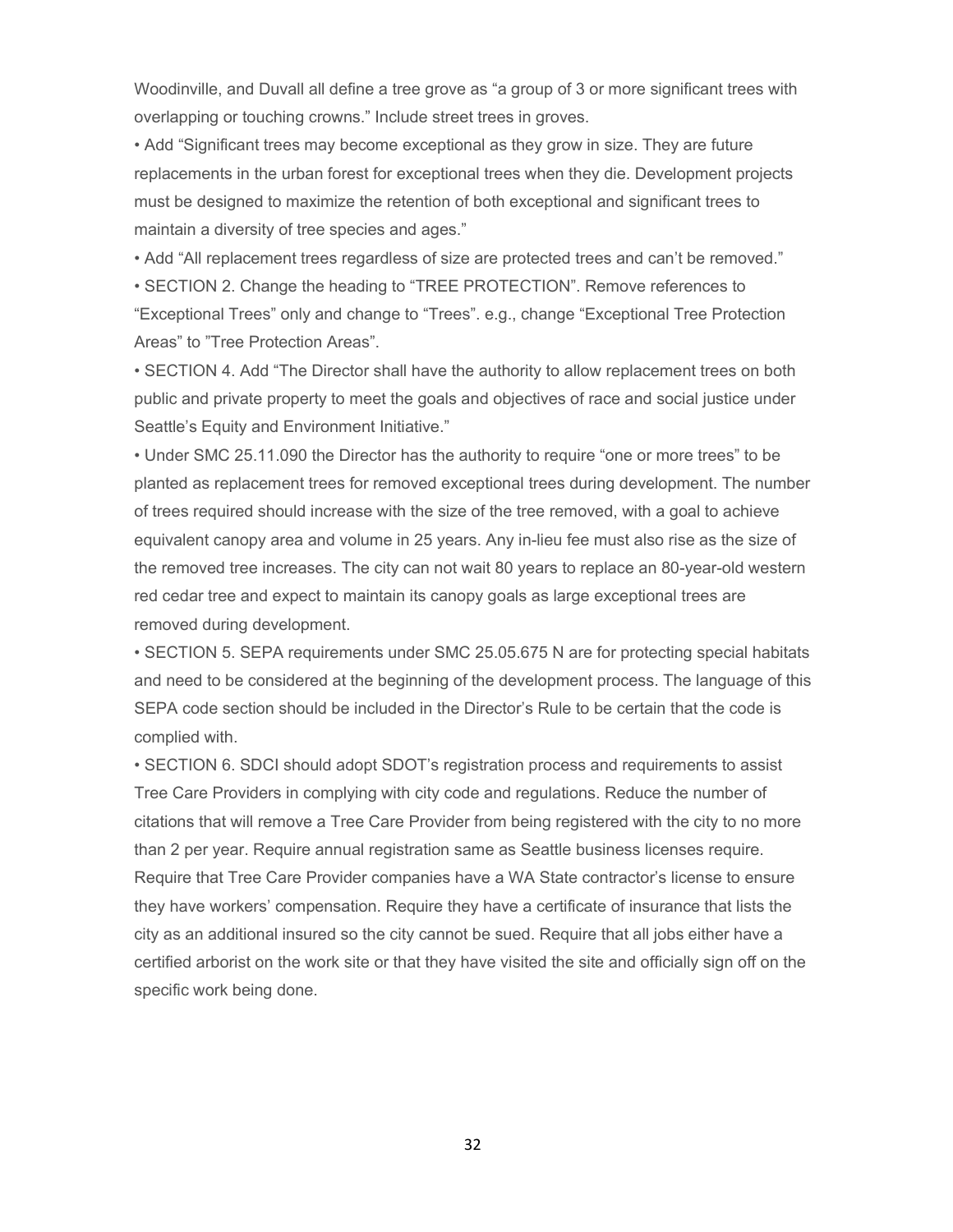Thank you for protecting our urban forest. Kari Lonczak

Kari Lonczak [kari.lonczak@gmail.com](mailto:kari.lonczak@gmail.com) 4413 Dayton Ave N Seattle, Washington 98103

**From:** virginia reilly <info@email.actionnetwork.org> **Sent:** Thursday, January 14, 2021 7:59 PM **To:** Pinto Urrutia, Sandra <Sandra.PintoUrrutia@seattle.gov> **Subject:** Please adopt, with amendments, SDCI's Director's Rule 13-2020

#### **CAUTION: External Email**

Sandra Pinto de Bader,

Please adopt, with the amendments recommended by the Seattle Urban Forestry Commission, SDCI's Director's Rule 13-2020 (Designation of Exceptional and Significant Trees, Tree Protection, Retention, and Tree Removal during land division, including tree service provider requirements).

Seattle must move forward now, without the delay urged by some, in adopting this updated Director's Rule with the amendments proposed below. This process of increasing protection for our urban forest was first proposed by the Seattle City Council 11 years ago and is long overdue.

The following updates as proposed in the draft Director's Rule are great steps forward:

• Reducing the upper threshold on exceptional trees to 24 inches in diameter at standard height (DSH) from 30 inches

• Designating trees 6 inches DSH and larger as protected trees, starting in the platting and short platting process

• Requiring Tree Care Providers to register with the City as the Seattle Dept. of Transportation already requires

• Continuing protection of tree groves as exceptional trees, even if a tree is removed from the grove

• Making clear that all exceptional trees removed during development must be replaced per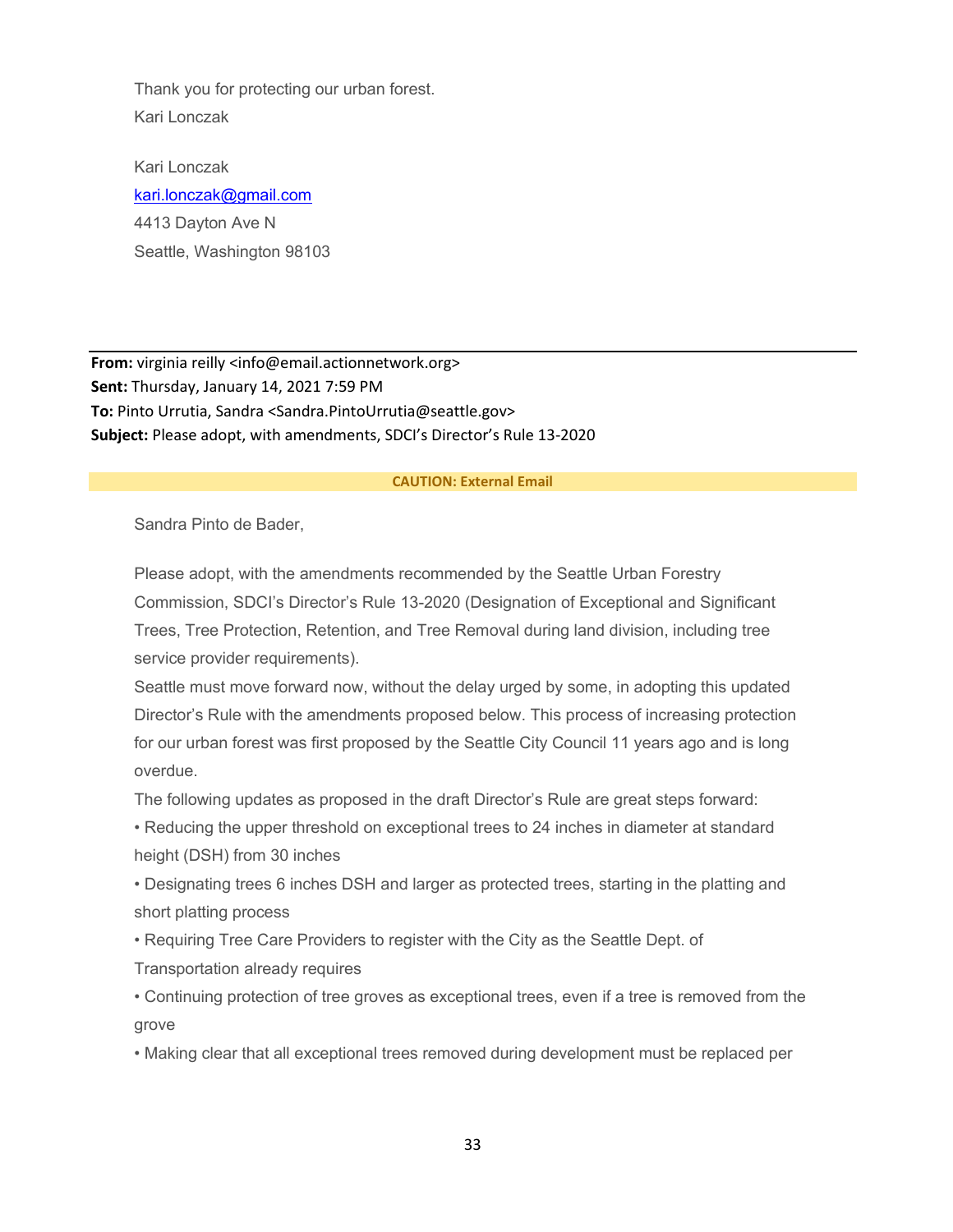SMC 25.11.090

• Tightening tree removal requirements for exceptional trees as hazard trees The following changes to the draft Director's Rule are needed:

• Change Subject Title to remove words "land division" and replace with "Development"

• PURPOSE AND BACKGROUND. add "SMC 23 requires that all trees 6 inches DSH and larger must be indicated on all site plans throughout the platting and sub-platting process, and that projects must be designed to maximize the retention of existing trees. This requirement continues throughout any subsequent development on all lots in all zones in the city."

• SECTION 1. Reduce the number of trees and sizes required to be a tree grove. Kirkland, Woodinville, and Duvall all define a tree grove as "a group of 3 or more significant trees with overlapping or touching crowns." Include street trees in groves.

• Add "Significant trees may become exceptional as they grow in size. They are future replacements in the urban forest for exceptional trees when they die. Development projects must be designed to maximize the retention of both exceptional and significant trees to maintain a diversity of tree species and ages."

• Add "All replacement trees regardless of size are protected trees and can't be removed."

• SECTION 2. Change the heading to "TREE PROTECTION". Remove references to "Exceptional Trees" only and change to "Trees". e.g., change "Exceptional Tree Protection Areas" to "Tree Protection Areas".

• SECTION 4. Add "The Director shall have the authority to allow replacement trees on both public and private property to meet the goals and objectives of race and social justice under Seattle's Equity and Environment Initiative."

• Under SMC 25.11.090 the Director has the authority to require "one or more trees" to be planted as replacement trees for removed exceptional trees during development. The number of trees required should increase with the size of the tree removed, with a goal to achieve equivalent canopy area and volume in 25 years. Any in-lieu fee must also rise as the size of the removed tree increases. The city can not wait 80 years to replace an 80-year-old western red cedar tree and expect to maintain its canopy goals as large exceptional trees are removed during development.

• SECTION 5. SEPA requirements under SMC 25.05.675 N are for protecting special habitats and need to be considered at the beginning of the development process. The language of this SEPA code section should be included in the Director's Rule to be certain that the code is complied with.

• SECTION 6. SDCI should adopt SDOT's registration process and requirements to assist

34